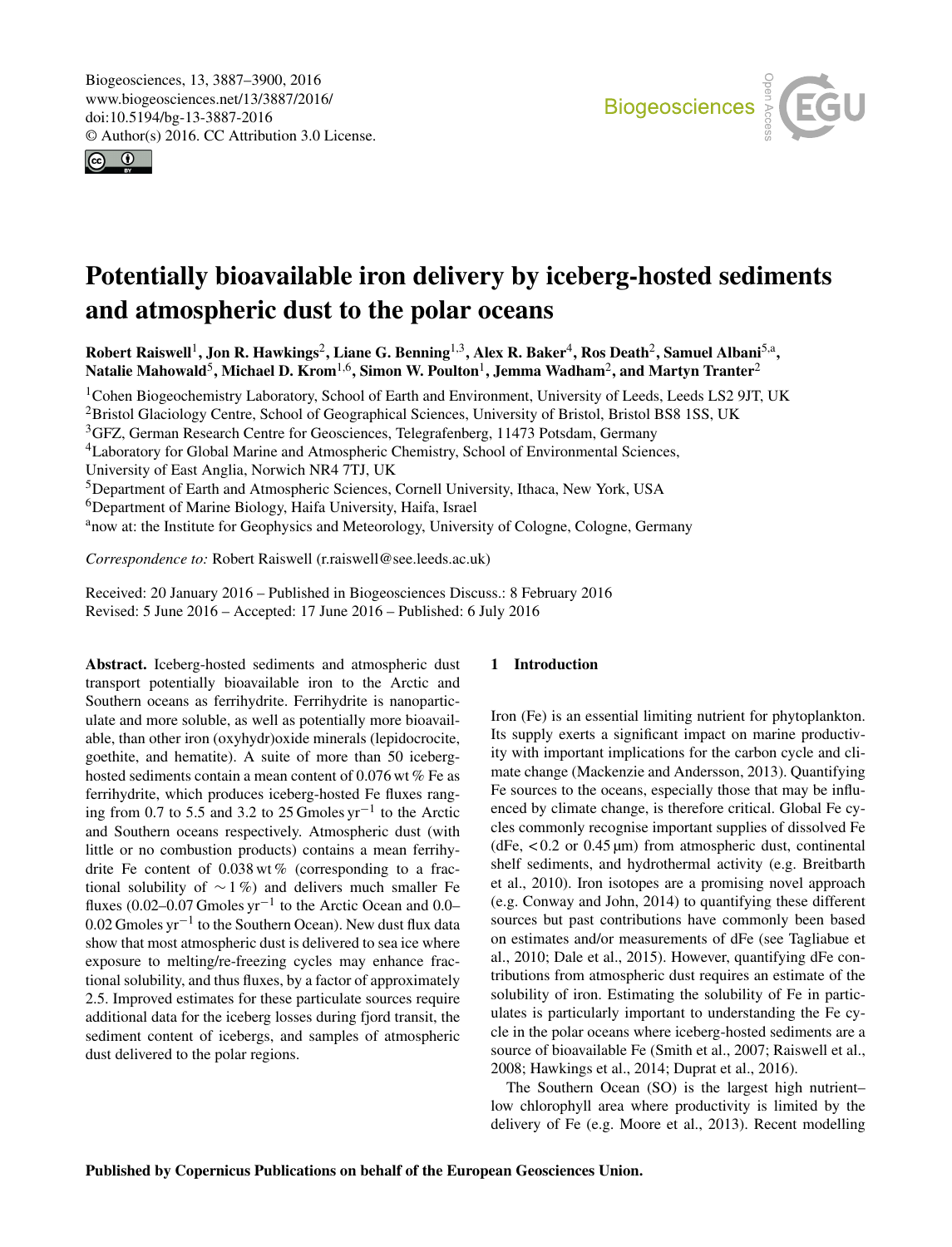studies in the SO have focussed on understanding the factors which control spatial variations in productivity but reach different conclusions due to different representations of the Fe cycle and different assumptions regarding Fe solubility and scavenging. For example, Tagliabue et al. (2009) modelled measurements of dFe derived from atmospheric dust and shelf sediments. Atmospheric dust entering seawater was assumed to have a fractional solubility (soluble Fe expressed as a percentage of total Fe) of 0.5 % with continued slower dissolution during sinking occurring at a rate of 0.0002 % per day. Overall sediments were more important than atmospheric dust, although dust supplies dominated in some regions depending on the model assumptions used. Lancelot et al. (2009) modelled dFe supplies from atmospheric dust, iceberg melt, and shelf sediments. Sediments were the major source, iceberg melt was of lesser significance, and atmospheric dust (assumed to have fractional solubility of 2 %) had little influence. The models gave good agreement with patterns of phytoplankton growth but large uncertainties were acknowledged in the magnitude of these sources. Boyd et al. (2012) compared biological utilisation patterns using four mechanisms of Fe supply (vertical diffusivity in areas free of sea ice, iceberg melt, atmospheric dust, and shelf sediments) that were found to have substantial areal extent. Phytoplankton Fe utilisation was highest in regions supplied by Patagonian dust (using fractional solubilities varying from 1 to  $10\%$ ) and, to a lesser extent, shelf sediments. Wadley et al. (2014) compared the relative magnitudes and variations in supply of dFe from melting icebergs, shelf sediments and atmospheric dust. Sediments were again shown to be the most important source but considerable uncertainty was noted over the flux of Fe from iceberg-hosted sediments. Death et al. (2014) considered a range of sources that included iceberg-hosted sediments and atmospheric dust and found that modelled productivity was significantly enhanced in areas receiving iceberg-hosted sediments and subglacial melt compared to the productivity arising from atmospheric dust (assumed fractional solubility of 2 %). However, the contribution from iceberg-hosted sediments was based on a suite of only six samples (Raiswell et al., 2008) that contained 0.15 wt % Fe as ferrihydrite.

These studies show that SO models produce significant differences in the relative magnitudes of the different Fe sources which complicate attempts to isolate overlapping contributions. For example, Tagliabue et al. (2016) show that global dust fluxes of dFe range from 1 to 30 Gmoles  $yr^{-1}$ between different models. Few studies also count for iceberg sources of Fe (see Tagliabue et al., 2016; Table 1), the importance of which may be particularly sensitive to climate change. Climate change is driving increased loss of ice from ice shelves in the Antarctic Peninsula (Vaughan, 2006; Rignot et al., 2011) and ice-shelf shrinkage has also been reported from other areas of Antarctica (Pritchard et al., 2012; Depoorter et al., 2013; Duprat et al., 2016). Ice-shelf losses increase the delivery of potentially bioavailable Fe

Table 1. Comparison of the FeA content of different size fractions of iceberg sediment.

| Sample                 | $\%$ FeA          |
|------------------------|-------------------|
| Sieved $< 1$ mm        | $0.175 \pm 0.005$ |
| Sieved $<$ 250 $\mu$ m | $0.172 \pm 0.003$ |
| Sieved $< 63 \mu m$    | $0.162 \pm 0.010$ |

by iceberg-hosted sediments. Unfortunately, iceberg-hosted sediment data are sparse but current estimates indicate Fe delivery appears to exceed meltwater delivery to the SO by at least an order of magnitude (Hawkings et al., 2014).

Increases in iceberg-hosted sediment delivery are also likely in the Arctic Ocean (AO). A relatively high proportion of primary production occurs on the AO shelves (Pabi et al., 2008) where ice-free areas experience intense phytoplankton blooms due to favourable light and nutrient conditions. Nitrate appears to be the primary limiting nutrient otherwise Fe and/or light become limiting (Popova et al., 2010). Hawkings et al. (2014) have estimated Fe delivery by meltwaters from the Greenland Ice Sheet but no data are available for Fe delivery from iceberg-hosted sediments, although marineterminating glaciers in the AO are likely to respond to climate change, as in the SO, by producing more icebergs (Bamber et al., 2012) and thus increasing sediment Fe delivery.

Modelling the polar Fe cycles and assessing the impact of climate change requires an improved estimate of the Fe currently released from the particulates present as iceberghosted sediments and atmospheric dust. There is a substantial disagreement as to the strength of different sources and reducing their uncertainty is important (Tagliabue et al., 2016). This contribution presents new data for potentially bioavailable Fe from iceberg-hosted sediments and atmospheric dust and also shows how ice transport and storage may influence Fe delivery to the polar regions. The AO and the SO differ in several important respects. The AO receives a substantial riverine flux ( $\sim$  2400 km<sup>3</sup> yr<sup>-1</sup>; Dyurgerov et al., 2010), more atmospheric combustion products (Luo et al., 2008), has a proportionately smaller area of winter ice (see later) and is also being disproportionately affected by global warming (IPCC, 2013). Changes in Fe delivery to the SO may influence productivity but this is unlikely in the AO where there is no evidence for Fe limitation (except perhaps in summer in the Irminger Basin; Nielsdottir et al., 2009).

The Fe budgets for the AO use the area  $> 60°$  N (a larger area than that >  $66.56°$  N, which is conventionally used to define the Arctic Ocean; Pabi et al., 2008) and the SO budget is based on the area >  $60^{\circ}$  S. The  $60^{\circ}$  S latitude lies close to the Antarctic Polar Front (the boundary between cold Antarctic waters and warmer sub-Antarctic waters), which runs clockwise from  $140°$  E to  $60°$  W, beyond which the front moves out to 48◦ S (Moore et al., 1999). Our new flux estimates are based on measurements of ferrihydrite Fe which are deter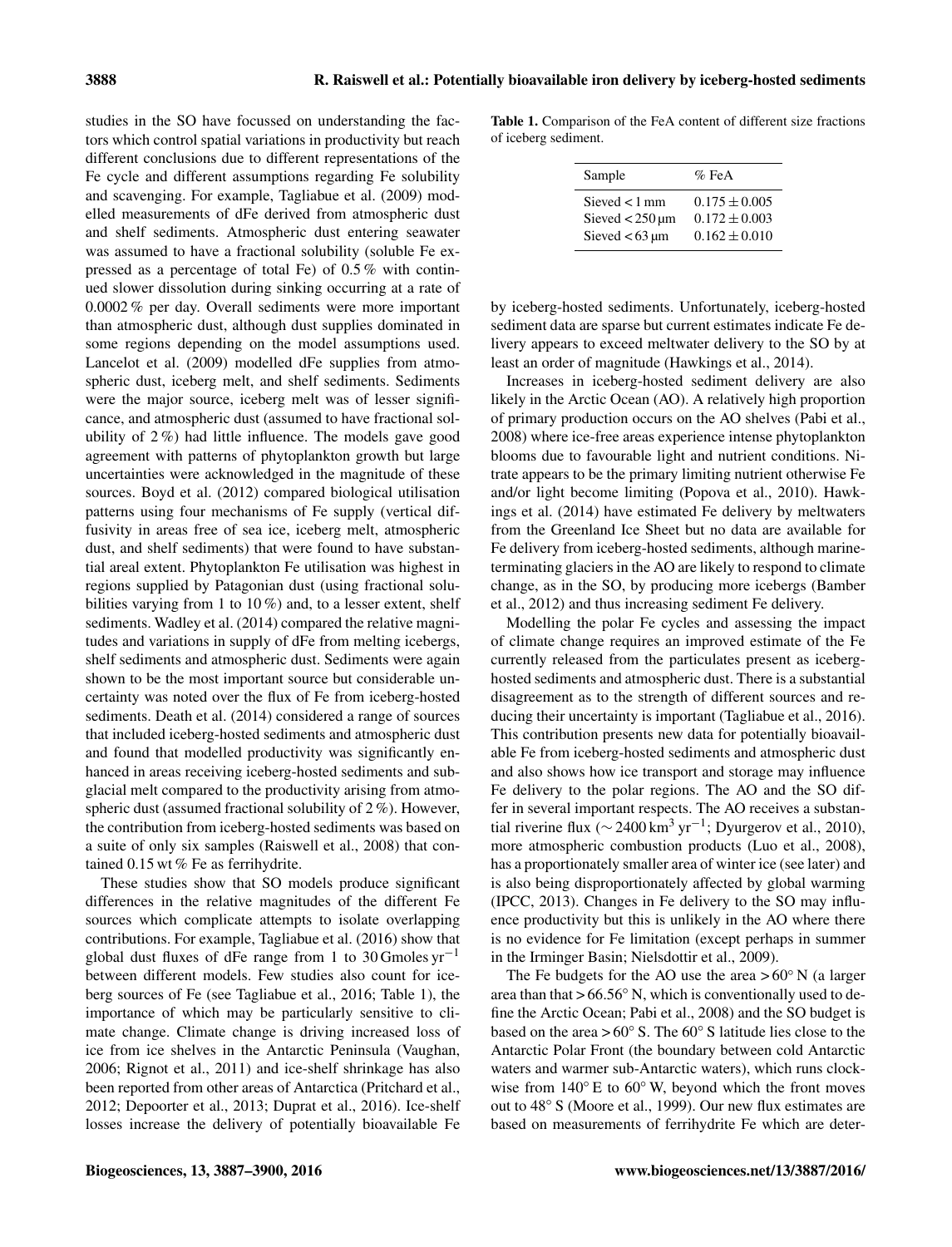mined by the source and mode of delivery and have a fundamental influence on bioavailability. We are concerned only with glacial and atmospheric particulate sources that can be significantly influenced by terrestrial and/or transport processes prior to entry into seawater. The fate of these sources on entering seawater and their spatial variations are outside this focus although our data may inform these research areas.

## 2 Methodology

## 2.1 Ice-hosted sediment sampling

Over 60 sediment samples have been collected from icebergs and glaciers at 15 different Arctic and Antarctic locations (Table S1 in Supplement). Data have previously been reported for only 15 of these samples (from 7 localities; see Table S1) and thus the new samples provide a significant expansion of the existing data that now represent a substantial database for Fe in ice-hosted sediments. A set of 41 new iceberg samples were collected from floating icebergs with sediment-bearing layers present in dense, clear blue ice, indicating compressed glacier ice rather than accreted frozen seawater. An additional suite of nine new glacial ice samples was collected from sediment-rich bands in the main body of glaciers (i.e. land-based ice, not icebergs). These samples represent basal ice which has been in contact with the ice– rock interface.

Samples were collected with a clean ice axe, geological hammer, or chisel. The outer layers of ice that might be contaminated were allowed to melt and drain away before the remaining ice was transferred into a new polyethylene bag and allowed to melt. Some loss of dissolved Fe by adsorption or the precipitation of (oxyhydr)oxides during melting is possible (Conway et al., 2015), but the presence of organic complexes (see later) may stabilise dissolved Fe. In any event, melt dFe concentrations are too low (Hawkings et al., 2014) to produce any significant increase in sediment Fe contents. Sediment samples were collected as soon as melting was complete by filtration through a Whatman 542 (2.7  $\mu$ m pore diameter) filter paper or through a 0.4/0.45 µm membrane filter (Table S3). There is a significant difference in the size fractions produced by filtration through 2.7 µm and 0.4/0.45 µm; however, the filtered iceberg sediment is dominated by coarser material, and variations in the content and masses of the fraction passing through the different filters seem to be too small to produce significant differences in our extractable Fe contents, at least compared to the variations between different samples (see Tables 1, 3, and S3). Small pebbles and grit (> 1 mm diameter) were removed and the remaining material gently disaggregated but not crushed. Any further separations are as described below.

#### 2.2 Atmospheric dust samples

A suite of 15 atmospheric dust samples (Table S2) has been analysed by the same extraction techniques used for the iceberg and glacial samples to ensure data comparability. Seven new samples were collected during a cruise through the eastern tropical Atlantic and into the Sea of Marmara (Baker et al., 2006). Aerosol samples (∼ 100 mg) were collected using high-volume  $(1 \text{ m}^3 \text{ min}^{-1})$  aerosol samplers onto single acid-washed Whatman 41 filters (pore size 20 µm; see Baker et al., 2006) and mainly represent mineral dust from the Sahara. Three new samples of dry deposition were collected from a clean window in Southern Patagonia and two new samples of dry deposition were collected from the Eastern Mediterranean: one from a dust collector located in Crete and the other from deposition on to a clean glass surface at Rosh Pina, Israel (Table S2). These bulk mineral dust samples were collected after dust storms and are unlikely to be significantly affected by contamination (see Shi et al., 2009). Relevant data from the literature (Table S2) are also included for three additional dry deposition samples from the Eastern Mediterranean and China (Table S2).

#### 2.3 Analytical methodology

Each sample of air-dried sediment was treated for 24 h by an ascorbic acid solution buffered at pH 7.5. Air drying at room temperature does not achieve complete water loss but  $<$  10 wt % more water is removed by oven drying. The extractant was a solution of 0.17 M sodium citrate and 0.6 M sodium bicarbonate to which ascorbic acid was added to produce a concentration of 0.057 M. This solution was deoxygenated (by bubbling with nitrogen; see Reyes and Torrent, 1997). Approximately 10–40 mg of sample were mixed with 10 mL of the ascorbate solution, shaken for 24 h at room temperature and then filtered through a 0.45 µm cellulose nitrate membrane filter (Kostka and Luther, 1994; Hyacinthe and Van Cappellen, 2004; Raiswell et al., 2010). The Fe removed by ascorbic acid is hereafter termed FeA and reported as dry wt %. Controlling these conditions produces a high degree of selectivity. Fe is quantitatively removed from fresh two-line ferrihydrite and partially dissolved from aged twoline and six-line ferrihydrite and schwertmannite with negligible effects on other Fe (oxyhydr)oxides or clay minerals (Raiswell et al., 2010). The presence of ferrihydrite in iceberg-hosted sediment and subglacial sediment has been confirmed by high-resolution photomicrographs and selected area electron diffraction by Raiswell et al. (2008) and Hawkings et al. (2014).

Ferrihydrite only exists as a fine-grained and highly defective nanomaterial. The more disordered form (Hiemstra, 2013) contains two diffraction lines (two-line ferrihydrite, often called hydrous ferric oxide) and exists as smaller crystallites than the form with six diffraction lines (six-line ferrihydrite). The measurement of ferrihydrite is important be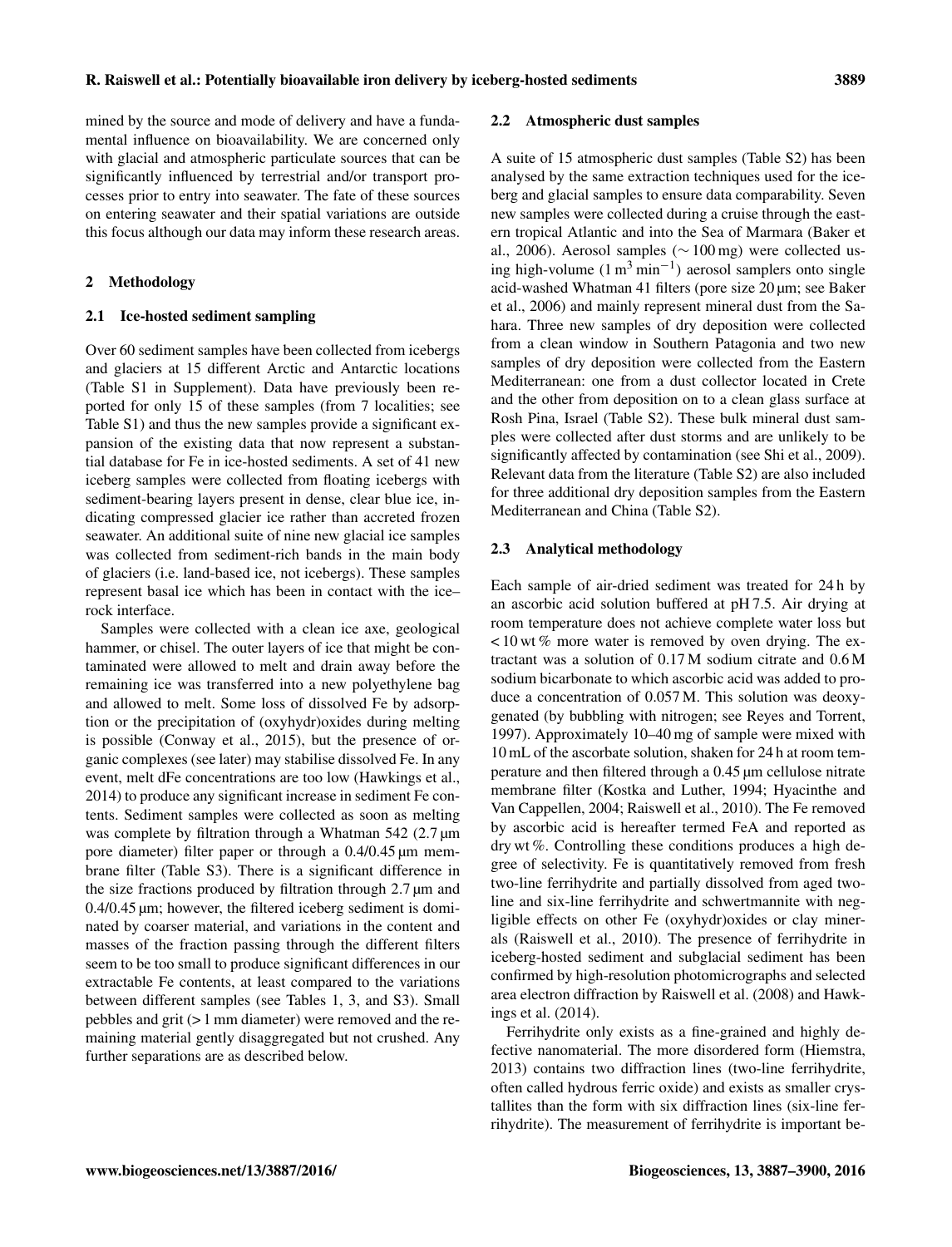cause this mineral phase is directly or indirectly bioavailable (Wells et al., 1983; Rich and Morel, 1990; Kuma and Matsunga, 1995; Nodwell and Price, 2001). The delivery of fresh ferrihydrite to the open ocean thus has the potential to stimulate productivity in Fe-limited areas (Raiswell et al., 2008; Raiswell, 2011).

The residual sediment was treated for 2 h with a solution of 0.29 M sodium dithionite in 0.35 M acetic acid and 0.2 M sodium citrate, buffered at pH 4.8 (Raiswell et al., 1994). Following the ascorbic acid extraction step, the dithionite extracts the remaining (oxyhydr)oxide Fe (aged ferrihydrite, goethite, lepidocrocite, and hematite; Raiswell et al., 1994). Dithionite-soluble Fe is hereafter termed FeD and is reported as dry wt %. Both the FeA and FeD extractant solutions were analysed for Fe either by an atomic absorption spectrometer with an air–acetylene flame or by spectrophotometry using ferrozine (Stookey, 1970). Replicate analysis of a river sediment internal laboratory standard gave analytical precisions of 3 % for FeA and 10 % for FeD using this sequential extraction. Errors associated with sampling glacial sediments are examined below. Blank corrections were negligible.

## 2.4 Approach

Estimates of the solubility of Fe in atmospheric dust have utilised a variety of extraction techniques which have produced estimates of fractional solubility ranging from 0.2 to 80 % (Jickells and Spokes, 2001), depending on time, pH, and the extractant (Baker and Croot, 2010). Recent studies have attempted to recognise a soluble Fe fraction (extracted with ultra-pure distilled water or seawater) and/or a labile or leachable fraction (using a low pH chemical extraction). Distilled water leaches (Sedwick et al., 2007; Berger et al., 2008; Conway et al., 2015) provide a consistent and reproducible result but losses of Fe can occur due to precipitation of  $Fe(OH)$ <sub>3</sub>. Rapid filtration or flow through techniques can be used to minimise such Fe losses. Seawater extractions are thought to be less reproducible due to variations in the concentrations of natural binding ligands (Sedwick et al., 2007).

Few of the extractions used to determine labile or leachable Fe have been fully calibrated against different Fe minerals. Baker et al. (2006) extracted Fe using ammonium acetate at pH 4.7, which dissolves negligible concentrations of Fe (oxyhydr)oxides but significant concentrations of Fe as carbonate (Poulton and Canfield, 2005). Chen and Siefert (2003) extracted Fe with a 0.5 mM formate–acetate buffer at pH 4.5, which was stated to dissolve Fe (oxyhydr)oxides (mineralogy unspecified). Berger et al. (2008) use a pH 2 leach with acetic acid and hydroxylamine hydrochloride followed by a 10 min heating step at  $90^{\circ}$ C. This method (Winton et al., 2015) extracts metals associated with biogenic material, Fe, and Mn (oxyhydr)oxides and adsorbed to clay minerals. Our ascorbic acid extraction is stronger than that by Baker et al. (2006) but weaker than the extractions used by Chen and Siefert (2003) and Berger et al. (2008). The ascorbic acid extraction is, however, selective for fresh ferrihydrite, which is the most soluble, and thus potentially bioavailable, Fe (oxyhydr)oxide mineral.

We recognise two particulate fractions (Raiswell and Canfield, 2012) that contain Fe (oxyhydr)oxide minerals (ferrihydrite, lepidocrocite, goethite, and hematite), as described below.

- 1. FeA reported as wt % Fe that is extractable by ascorbic acid and consists mainly of fresh ferrihydrite (Raiswell et al., 2011).
- 2. FeD reported as wt  $%$  Fe that is extractable by dithionite. Extraction of FeD following removal of FeA mainly dissolves residual, aged ferrihydrite plus lepidocrocite, goethite, and hematite (Raiswell et al., 1994).

An important issue concerns the bioavailability of FeA and FeD. Experimental work suggests that some part of sediment Fe can support plankton growth (Smith et al., 2007; Sugie et al., 2013). Sediment Fe present as fresh ferrihydrite (the most soluble Fe (oxyhydr)oxide) is directly or indirectly bioavailable (see above) and is extracted as FeA. FeA mainly comprises nanoparticulate ferrihydrite that probably encompasses a range in bioavailabilities (Shaked and Lis, 2012) due to variations in the extent of aggregation and associations with organic matter (which may partially or wholly envelope Fe (oxyhydr)oxide minerals; Raiswell and Canfield, 2012). We are concerned with Fe mineral reactivity at the point of delivery to seawater where ferrihydrite measured as FeA is more labile than FeD (the dithionite-soluble (oxyhydr)oxides which are relatively stable and poorly bioavailable). However, Fe present as FeD may become partially bioavailable after delivery to seawater (for example by dissolution and grazing; Barbeau et al., 1996; Shaked and Lis, 2012), but these complex interactions are outside the scope of the present contribution.

## 3 Results and interpretation

## 3.1 Reproducibility of iceberg sediment sampling

The collection of small samples from heterogeneous sediment with a range of grain sizes (clay up to sand size and beyond) is difficult to do reproducibly. Our approach has been to examine the variability both within and between different size fractions. Our previous practice (Raiswell et al., 2008) has been to remove only coarse material > 1 mm diameter, which might severely affect our ability to analyse sub-samples of 10–40 mg reproducibly. Table 1 compares the composition of different size fractions produced by sieving iceberg sediment (from Wallenbergfjorden, Svalbard) first to < 1 mm and then by taking two further replicate subsamples: one sieved to  $\langle 250 \mu \text{m} \rangle$  and the other to  $\langle 63 \mu \text{m} \rangle$ . Five replicates were analysed from each size fraction to give the means and standard deviations in Table 1.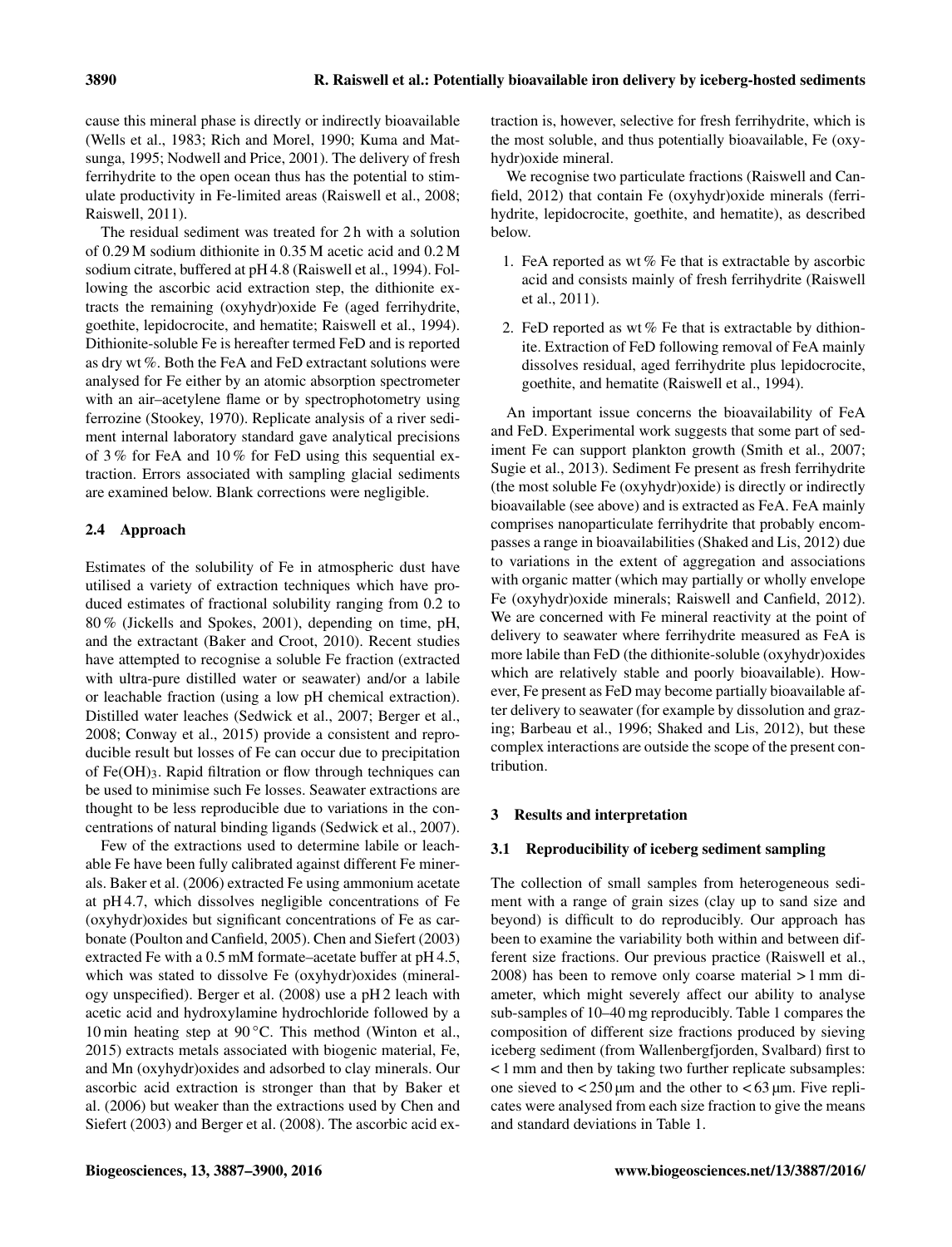Table 2. Reproducibility of the < 1 mm fraction of iceberg sediments.

| Sample         | $%$ FeA < 1 mm    | % FeA $<$ 63 µm |
|----------------|-------------------|-----------------|
| K1             | $0.374 \pm 0.019$ | 0.377           |
| K <sub>2</sub> | $0.094 \pm 0.019$ | 0.056           |
| K3             | $0.044 \pm 0.017$ | 0.058           |
| K4             | $0.129 \pm 0.021$ | 0.102           |
| K5             | $0.089 \pm 0.007$ | 0.134           |

A Student's t test showed no significant differences between mean analyses of wt % FeA in the three different size fractions. In general the wt % FeA would be expected to be larger in the finer fractions, but the enrichment need not be large. A comparison of the FeA contents of the glacial flours studied by Hopwood et al. (2014) showed that  $<$  500 µm fractions contained 40–130 % of the FeA content of the  $\lt 63 \mu m$  fraction. Shaw et al. (2011) also found a rather similar wt % of FeA in the  $63-125 \,\text{\upmu m}$  (0.038 %) and 125–500  $\mu$ m (0.053 %) fractions of iceberg sediment. Thus the finest fractions are not always large enough in mass, or have a high enough wt% FeA, to produce substantial differences between the different size fractions. We next examined the sampling reproducibility using five different iceberg samples (K1-5) from Kongsfjorden, Svalbard (see Table S3), that were sieved through 1 mm with a replicate subsample then produced by sieving to  $< 63 \, \mu m$ . Table 2 shows the mean and standard deviation for five replicate analyses of these iceberg samples sieved through < 1 mm and compared to a single analysis of the  $< 63 \mu m$  fraction.

No consistent pattern emerged from the data presented in Table 2. Samples with low wt % FeA values (K2 and K3) tended to show the most variation. However, a z test showed a high probability of there being no significant difference between the  $\lt 1$  mm and  $\lt 63$  µm samples for K1, K3, and K5 ( $p > 5\%$ ) but a low probability ( $p < 0.2\%$ ) that samples K2 and K4 were not significantly different. We conclude that our practice of removing only very coarse material by sieving through < 1 mm provides a reasonable compromise that achieves good reproducibility (unless the wt % FeA is less than 0.05 %) in samples that are coarse enough to be representative of the sediments delivered by icebergs.

#### 3.2 Ice-hosted sediment composition

Table 3 summarises the wt % FeA and FeD contents of the iceberg and glacier sediments and the mean and standard deviations of FeA and FeD. Wide variations mainly result from source area geology but there are no significant differences between the compositions of the Arctic and Antarctic icebergs (when the outlying data for Weddell Sea IRD4 are ignored; see Table S3) and hence we are justified in presenting all the iceberg samples as a single group (Table 3).

The wt % FeA and FeD data approach a log-normal distribution and hence logarithmic means are used to calculate the mean values and the logarithmic standard deviations are used to derive the low and high values in Table 3. This approach produces a logarithmic mean FeA content of 0.076 wt % for the iceberg sediments and a range of 0.030 to 0.194 %. These new values are based on more than 50 iceberg samples; thus this mean is more reliable than the earlier mean value of 0.15 wt % FeA (based on only six samples from Raiswell et al., 2008) and the large number of samples also permit an estimate of the variation. A Student's  $t$  test on the logarithmic data showed that the iceberg sediments are significantly higher ( $p < 0.1\%$ ) than the logarithmic mean and standard deviation of the wt % FeA contents of the sediments from glacial ice (mean  $0.03\%$ ; range  $0.015$  to  $0.060\%$ ). The logarithmic mean and standard deviation of the values for wt % FeD in Table 3 are also significantly higher ( $p < 0.1\%$ ) in the icebergs (mean  $0.377\%$ ; range  $0.20$  to  $0.715\%$ ) than in the sediments from glacial ice (mean 0.091 %; range 0.042 to  $0.196\%$ ).

#### Ice processing effects

The wt % FeA and FeD contents of the iceberg sediments are significantly higher than the glacier-hosted sediments. The icebergs were not all derived from the land-based glaciers we sampled, and part of the differences in FeA and FeD may result from mineralogical/geochemical variations in the glacial bedrock. An alternative explanation for the high wt % FeA and FeD values is that iceberg sediments have undergone alteration during post-calving transport as temperature fluctuations induced melting/freezing cycles that caused dissolution and precipitation. The slightly acidic pH (5.5–6.0) of glacial ice melt (Meguro et al., 2004; Tranter and Jones, 2001) accompanied by the presence of extracellular polymeric substances (EPS) (Lannuzel et al., 2014; Lutz et al., 2014; Hassler et al., 2011, 2015) is able to accelerate the dissolution of Fe (oxyhydr)oxides.

Experimental work by Jeong et al. (2012) showed enhanced dissolution rates of goethite and hematite trapped in ice compared to dissolution rates in water. The degree of enhancement depended on the presence of organic ligands and the surface area of the iron (oxyhydr)oxides; thus the high surface area of ferrihydrite (compared to goethite and hematite) should produce large enhancements. Jeong et al. (2012) found that dissolution was ligand-enhanced and not reductive. However, Kim et al. (2010) have also observed that UV radiation causes the photoreductive dissolution of Fe (oxyhydr)oxides (goethite, hematite) encased in ice to ferrous Fe. Photoreductive dissolution was significantly faster in ice than in aqueous solutions at pH 3.5 (and was 7–8 times faster than the dissolution rates observed by Jeong et al., 2012) and was not influenced by the presence of electron donors. Acids are concentrated by several orders of magnitude at the ice-grain boundary due to freeze concentration ef-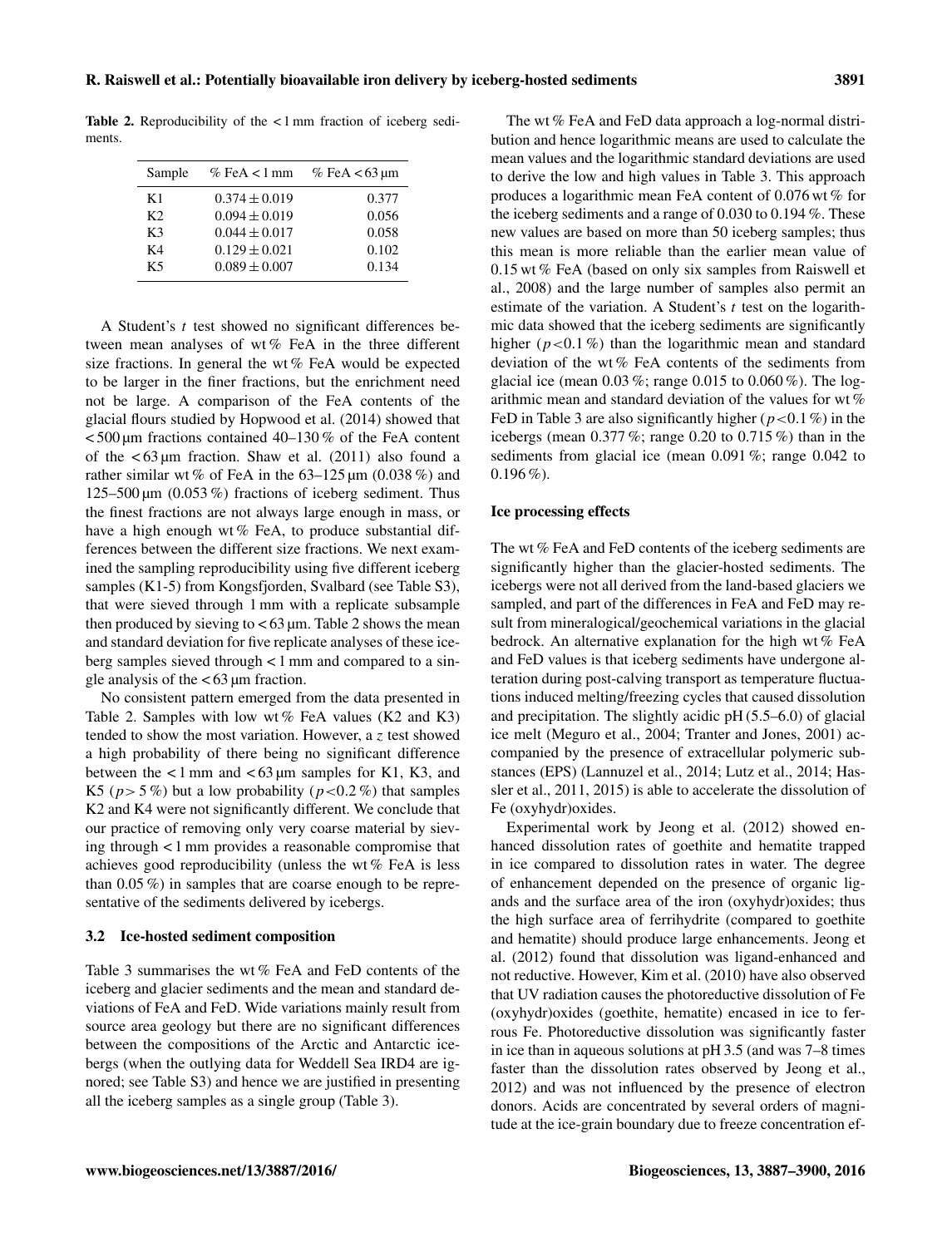| Sample                | wt%FeA |       | wt % $FeD$ |       |       | $(FeA + FeD) / FeT$ |                 |
|-----------------------|--------|-------|------------|-------|-------|---------------------|-----------------|
|                       | Low    | Mean  | High       | Low   | Mean  | High                | estimated range |
|                       |        |       |            |       |       |                     | (see text)      |
| Icebergs $(51)$       | 0.03   | 0.076 | 0.194      | 0.20  | 0.377 | 0.715               | $0.063 - 0.201$ |
| Glacial ice (16)      | 0.015  | 0.03  | 0.060      | 0.042 | 0.091 | 0.196               | $0.013 - 0.059$ |
| Atmospheric dust (15) | 0.018  | 0.038 | 0.081      | 0.428 | 0.868 | 1.76                | $0.24 - 0.52$   |

Table 3. Composition of iceberg, glacial ice, and atmospheric dust samples (number of samples in brackets).

Low and high values each represent 1 logarithmic standard deviation from the logarithmic mean, except for (FeA + FeD) / FeT.

fects, and the resulting low pH ( $\sim$  1.5) further enhances both ligand and reductive dissolution (Kim et al., 2010; Jeong et al., 2015). Lin and Twinning (2012) have found elevated concentrations of ferrous Fe within 1 km of a melting iceberg in the Southern Ocean, which they suggest could be derived by the photoreduction of FeA in melt pools. However, most ferrous Fe is likely to be rapidly re-oxidised and precipitated as (oxyhydr)oxide minerals once exposed to the atmosphere by melting, which dilutes the acids and increases pH. The dissolution/precipitation effects of repeated melting/freezing events are explored below, as they might apply to any sediments (including atmospheric dust, see later) encased in ice.

Figure 1 shows an idealised melting/freezing reaction scheme for any sediment in which Fe (oxyhydr)oxides are initially absent and that only contains silicate Fe. Dissolution is initiated in acidic snow melt where Fe is leached slowly by silicate dissolution (Step 1). Subsequent freezing initially concentrates the acids and accelerates dissolution until complete freezing (or consumption of the acids) halts dissolution and induces the precipitation and aggregation of Fe (oxyhydr)oxides as FeA and FeD (Step 2). The transformation of ferrihydrite (FeA) to goethite/hematite (FeD) has a halflife of several years at  $t < 5^{\circ}$ C (Schwertmann et al., 2004; Brinza, 2010) and hence a proportion of FeA can be preserved over the life time of an iceberg. A new phase of melting (Step 3) causes the dissolution or disaggregation of the newly formed FeA and FeD and also restarts the slow dissolution of silicate Fe. Renewed freezing again accelerates dissolution but finally precipitates FeA and FeD in amounts (Step 4) that have now been increased by the Step 3 dissolution of silicate Fe. Provided there is insufficient time for the transformation of FeA to FeD to be completed then FeA and FeD will both accumulate at the expense of silicate Fe. A comparison of the logarithmic mean FeA contents of the glacial (0.03 wt  $\%$ ) and iceberg (0.076 wt  $\%$ ) sediments and their errors suggests that melting/freezing effects, hereafter termed "ice processing", could increase FeA contents by factor of 2.5, assuming similar initial FeA contents. These data provide the first, semi-quantitative, estimate of how deposition on to sea ice might enhance the FeA delivery from atmospheric dust. These changes may also be accompanied by other, poorly understood, chemical mechanisms that may fur-



Figure 1. Simplified reaction scheme for the behaviour of icehosted sediments during melting/freezing cycles.

ther enhance Fe delivery from sea ice (Vancoppenolle et al., 2013).

#### 3.3 Iceberg-hosted FeA fluxes

The iceberg-hosted FeA flux (Table 4) is based on sediment encased in icebergs and excludes sediments associated with seasonal ice (see later). The solid ice discharge from Antarctica has been determined as  $1321 \pm 144$  km<sup>3</sup> yr<sup>-1</sup> by Depoorter et al. (2013) for the period 1979–2010 and from Greenland as  $524 \pm 51 \text{ km}^3 \text{ yr}^{-1}$  for the period 1958–2010 by Bamber et al. (2012). Van Wychen et al. (2014) estimate that the contribution from other ice masses in Alaska, Svalbard, and the Russian and Canadian Arctic is  $34.4 \text{ km}^3 \text{ yr}^{-1}$ , for which we assume a  $10\%$  error (roughly the same as for the Greenland flux). Hence the total ice loss from the Arctic is  $558 \pm 55 \text{ km}^3 \text{ yr}^{-1}$  and from the Antarctic is 1321 ± 144 km<sup>3</sup> yr−<sup>1</sup> . Iceberg-hosted sediment FeA delivery can in theory be estimated from the product of ice mass loss, iceberg-sediment content, and FeA concentration but there are significant difficulties.

The ice mass loss does not represent the mass of icebergs delivered into coastal waters, as significant melting may oc-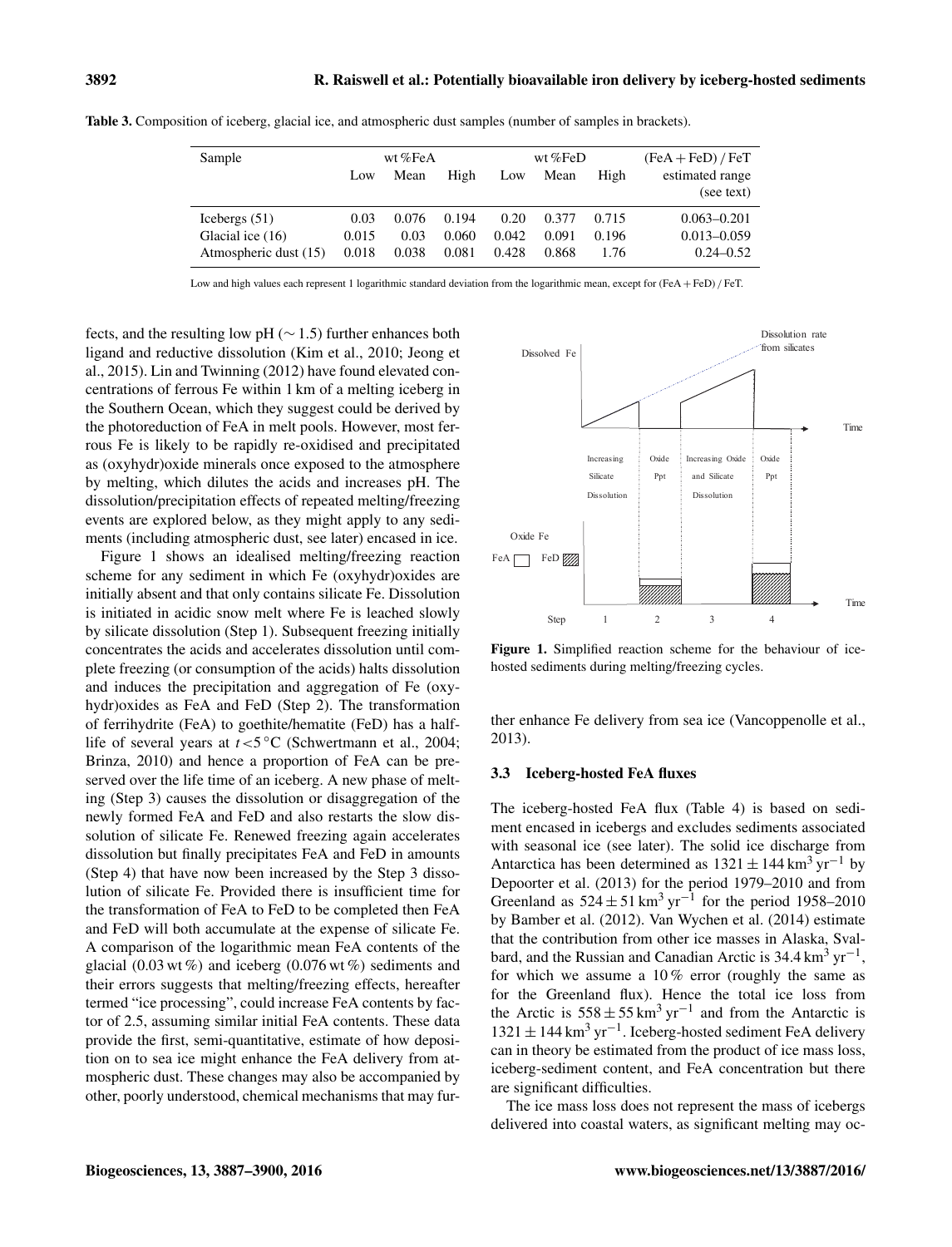#### R. Raiswell et al.: Potentially bioavailable iron delivery by iceberg-hosted sediments 3893

|                              | Arctic                 | Antarctic              | Sources/notes                                                                                                                 |
|------------------------------|------------------------|------------------------|-------------------------------------------------------------------------------------------------------------------------------|
| Ice discharge $km^3 yr^{-1}$ | $279 \pm 27$ (a)       | $1321 \pm 144$ (b)     | (a) Bamber et al. $(2012)$ and<br>Van Wychen et al. (2014);<br>assumes $50\%$ fjord losses.<br>(b) Depoorter et al $(2013)$ . |
| Sediment content $gL^{-1}$   | 0.5(c)                 | 0.5(c)                 | (c) Poorly constrained estimate<br>by Raiswell et al. (2006),<br>similar to the mean river load<br>(see text).                |
| FeA wt $%$                   | $0.03 - 0.076 - 0.194$ | $0.03 - 0.076 - 0.194$ |                                                                                                                               |
| FeA flux Gmol $yr^{-1}$      | $0.7 - 1.9 - 5.5$      | $3.2 - 9.0 - 25$       |                                                                                                                               |

Table 4. Fluxes of FeA derived from iceberg-hosted sediment by melting.

cur for glaciers that calve into long fjords (Hopwood et al., 2016). Such losses are relatively small in Antarctica where most icebergs are calved from massive, marine-terminating ice shelves and the remainder from outlet glaciers that calve directly into the sea (Silva et al., 2006; Diemand, 2008). However, the characteristics of Greenlandic glaciers vary. One endmember represents fast moving glaciers where the ice mass loss is mostly by calving into the ocean, and the other endmember represents glaciers entering long (up to 100 km) fjords where the ice mass loss is mainly by melting in the fjord (Straneo and Cedenese, 2015; Hopwood et al., 2016). For this latter endmember, fjord circulation patterns largely prevent iceberg-hosted sediments from being delivered directly to coastal waters (Hopwood et al., 2015, 2016). However, the five largest ice mass losses from Greenlandic glaciers occur from the Jakobshavn, Køge Bugt, Ikertivaq, Kangerdlugssuaq, and Helheim glaciers (together representing an ice mass loss of  $\sim$  135 km<sup>3</sup> yr<sup>-1</sup>; Enderlin et al., 2014). The first three of these glaciers either calve directly into coastal waters or have relatively short fjord transit times or distances where melting losses should be low, while large icebergs have also been observed to drift > 150 km out of Sermilik Fjord (Helheim Glacier; Sutherland et al., 2014). The Jakobshavn, Køge Bugt, and Ikertivaq glaciers deliver approximately 68 % of the 135 km<sup>3</sup> yr<sup>-1</sup> directly to coastal waters. Data on fjord mass losses are urgently required but we will proceed by assuming that melting losses are negligible in Antarctica and are 50 % in the Arctic. Thus the ice discharge to the AO is estimated to be  $279 \pm 27$  km<sup>3</sup> yr<sup>-1</sup> (Table 4).

Raiswell et al. (2006) and Death et al. (2014) point out that the sediment content of icebergs is poorly constrained but use a value of 0.5 g litre<sup>-1</sup>, similar to the mean sediment content of river water. Death et al. (2014) cite a range of 0.4–  $0.8 \text{ g L}^{-1}$  for Antarctic icebergs and a range  $0.6-1.2 \text{ g L}^{-1}$ has been inferred by Shaw et al. (2011) based on the sediment load needed to produce the excess  $^{224}$ Ra activity in the vicinity of icebergs in the Weddell Sea. Substantially larger concentrations  $(0.2-200 \text{ g L}^{-1})$  have been found by

Dowdeswell and Dowdeswell (1989). Here we use the conservative estimate of 0.5 g litre<sup> $-1$ </sup> of sediment but this value may be a significant source of error. The mean wt  $%$  FeA content of icebergs is 0.076 % with a variability of 0.030 to 0.194 % (Table 3). Deriving the product of the ice mass loss, sediment load, and FeA content (Table 4) shows that the flux of iceberg-hosted FeA to the AO ranges from 0.7 to 5.5 Gmol yr−<sup>1</sup> , with a mean of 1.9 Gmol yr−<sup>1</sup> , and to the SO is 3.2 to 25 Gmol yr<sup>-1</sup>, with a mean of  $9.0$  Gmol yr<sup>-1</sup>. The estimated ranges span an order of magnitude and hence all flux values hereon are only quoted to two significant figures.

#### 3.4 Atmospheric dust composition

Mineralogy is a key factor in comparing particulate sources, and use of the ascorbic acid extraction technique for the iceberg sediments and atmospheric dust enables their ferrihydrite contents (as the most readily soluble and potentially bioavailable Fe mineral) to be compared. The atmospheric dust sample set is relatively small and mainly includes samples that are unlikely to be delivered to the polar regions, although Patagonian dust is a possible source to the SO (e.g. Schulz et al., 2012). Our Patagonian dust sample set is small but a Student's  $t$  test indicates that there are no significant differences in the concentrations of FeA and FeD between the Patagonian dust and the other dust analysed here. Consistent with this we note that the range of total Fe values (2.9 to 4.3 wt %) for the Patagonian aeolian dust analysed by Gaiero et al.  $(2007)$  overlaps the range in our dust  $(2.8-4.5 \text{ wt\%})$ ; Table S4) and the mean value of 3.5 wt % commonly assumed for atmospheric dust (e.g. Gao et al., 2003; Shi et al., 2012).

Our dust wt % FeA contents are low (mean 0.038 %; range 0.018 to 0.081  $\%$ ) and are comparable to the wt  $\%$  FeA contents of the sediments present in glacial ice, but significantly lower ( $p < 1\%$ ) than the iceberg-hosted sediments (Table 3). Assuming a dust total Fe (FeT) of 3.5 wt %, the range in wt % FeA corresponds to a fractional solubility of  $\sim$  1%. These data provide a justification for the commonly used fractional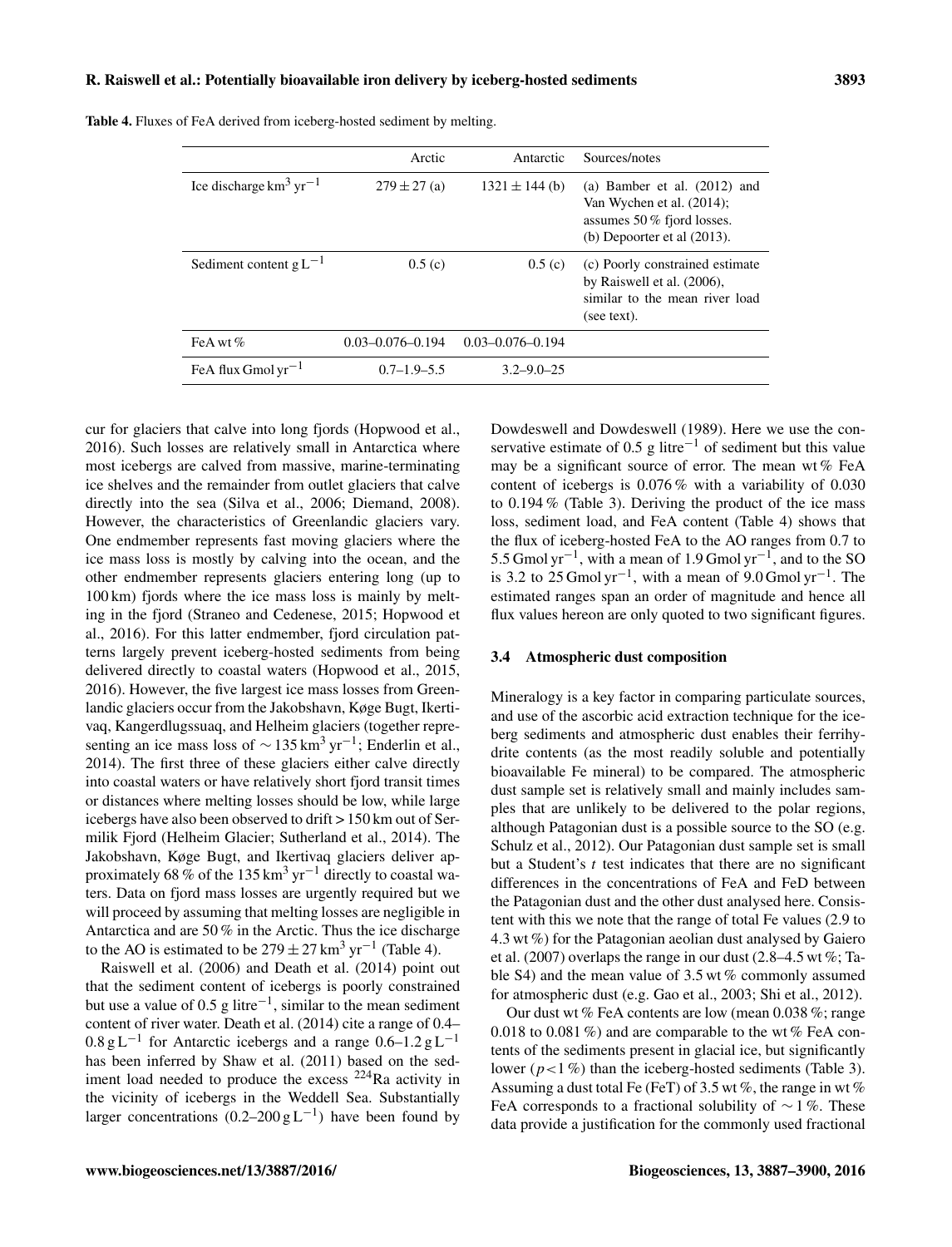solubility range of  $1-2\%$  (see earlier), which is known to be an arbitrary choice (Boyd et al., 2010). However, our ascorbic acid fractional solubility data are difficult to compare with literature values because a wide range of extractions have been used, few of which have been calibrated against ferrihydrite (see earlier). Conway et al. (2015) measure fractional solubility based on the ratio between Fe extracted at pH 5.3 by meltwater and total Fe. A median fractional solubility value of 6% was found for dust (deposited during the Last Glacial Maximum on ice at Dome C, East Antarctica) that was high in total Fe  $(8 wt\%)$ , possibly due to enrichment in smaller particles as a consequence of long-range transport. Rather lower fractional solubility values (∼ 3 %) were found at Berkner Island (closer to the South American dust sources) and these data are comparable to the FeA range of our dust data, assuming similar extraction behaviour.

Dust wt % FeD values (mean 0.87 %; range 0.43 to 1.76%) are significantly higher  $(p<0.1\%)$  than in both iceberg and glacial ice sediments. These data suggest that the net effect of weathering and atmospheric/cloud processing (Shi et al., 2015) on our atmospheric dust has more than doubled Fe (oxyhydr)oxides present as the less reactive FeD. The influence of weathering effects alone on soils (potential dust precursors) has been studied by Shi et al. (2011), who showed that the ratio  $(FeA + FeD)$  / FeT increased from 0.1–0.2 to 0.5–0.6 in highly weathered samples from areas with relatively high rainfall and temperatures. The  $(FeA + FeD)/FeT$  values for the atmospheric dust in Table 3 range from 0.24 to 0.52, which is clearly achievable by weathering alone in the source area. Values of  $(FeA + FeD)$  / FeT for the glacial (range 0.013 to 0.059) and iceberg (range 0.063 to 0.201) sediments can also be estimated assuming  $FeT = 4.2\%$  (mean value for glacial sediments from Poulton and Raiswell, 2002). These values also suggest a trend of increasing weathering intensity from the glacial to the iceberg sediments (resulting from ice processing effects, see earlier) and to the atmospheric dust. Further data from atmospheric dust delivered to the polar regions are clearly needed to substantiate this conclusion.

#### 3.5 Atmospheric dust FeA fluxes

This FeA flux is based on dust transported through the atmosphere where there is potential for processing (see above) and excludes soils. Localised areas of the Ross Sea are subject to large dust inputs from local terrestrial sands and silts but these appear to be only minor contributors to productivity (Chewings et al., 2014; Winton et al., 2014). Here we proceed cautiously on the basis that the FeA content of our atmospheric dust represents mineral dust (with small to negligible contributions from combustion sources) delivered to the polar regions. Dust deposition fluxes to the SO have been variably estimated as 0.1 to 27 Tg yr<sup>-1</sup> (Gao et al., 2003; Mahowald et al., 2005; Jickells et al., 2005; Li et al., 2008). The new flux estimates derived here are based on the Community Earth System Model (Albani et al., 2014), which produces a value of  $0.84$  Tg yr<sup>-1</sup> for dust deposition to the SO. The model version we use has been extensively compared to observations, with the sources modified to best match dust fluxes at high latitude (Albani et al., 2014). In the absence of ice processing, atmospheric dust delivered to the SO with an FeA wt % ranging  $0.018$  to  $0.081$  % produces a flux of  $< 0.01$ to 0.02 (mean  $0.01$ ) Gmol yr<sup>-1</sup> (Table 5). This corresponds to a flux of 0.14 to 0.64  $\mu$ mol m<sup>-2</sup> yr<sup>-1</sup> (assuming an area of  $19 \times 10^6$  km<sup>2</sup> for the SO).

Comparisons with other Fe flux estimates are difficult due to the different methodologies used. Edwards and Sedwick (2001) measured Fe soluble at pH 2 from snow samples from East Antarctica, deriving a deposition flux of 0.3 to 2.0 μmol m<sup>-2</sup> yr<sup>-1</sup>. Winton et al. (2015) used an acetic acid plus hydroxylamine hydrochloride extraction (at pH 2) to estimate a flux of 0.64 to 2.5 µmol  $m^{-2}$  yr<sup>-1</sup> for dust being delivered to a sector of the SO > 45◦ S. Both sites are believed to sample clean air with little addition from combustion sources. Our FeA data are at the low end of these estimates (consistent with the higher pH of our ascorbic acid extraction) and suggest that our FeA data provide a reasonable benchmark to compare mineral dust (in the absence of combustion addition) and iceberg fluxes delivered to the SO.

However, the SO is more than 80 % covered by sea ice during winter (declining to a minimum of  $\sim 16\%$ ), which has residence time of 1–2 years (Vancoppenolle et al., 2013). Studies of sea ice show that it can be enriched in Fe by up to 2–3 orders of magnitude relative to the underlying seawater, and the melting edge is commonly associated with plankton blooms (Lannuzel et al., 2007, 2008, 2014). This Fe is derived from more sources than that in icebergs and includes atmospheric dust deposited on the ice surface (augmented by lithogenic dust in near-shore regions) and Fe scavenged from seawater during sea ice formation (Vancoppenolle et al., 2013; Wang et al., 2014). Studies of sea ice in Antarctica have shown high concentrations of Fe that are accompanied by EPS able to solubilise and complex Fe (Lannuzel et al., 2014). We suggest that atmospheric dust deposited on sea ice be processed by melting/refreezing cycle(s) in a similar fashion as dust deposited on icebergs where dust is dissolved (at low pH and aided by EPS) and photoreduced. Our comparison between glacier and iceberg wt % FeA contents (Table 3) indicates that this ice processing has the potential to increase mean wt % FeA contents by a factor of 2.5 from 0.038 to 0.095 wt %. Simulations with the Community Earth System Model (Albani et al., 2014) representing the annual cycle of sea ice show that  $0.6$  Tg yr<sup>-1</sup>of atmospheric dust are deposited on sea ice that melts (enabling ice processing to occur), which produces a mean rate of FeA delivery of 0.01 Gmol yr<sup>-1</sup> with a range from <0.01 to 0.02 Gmol yr−<sup>1</sup> . A further 0.24 Tg yr−<sup>1</sup> are deposited on open water (no ice processing), which supplies only small amounts of FeA (< 0.01 Gmoles yr−<sup>1</sup> ). Together the delivery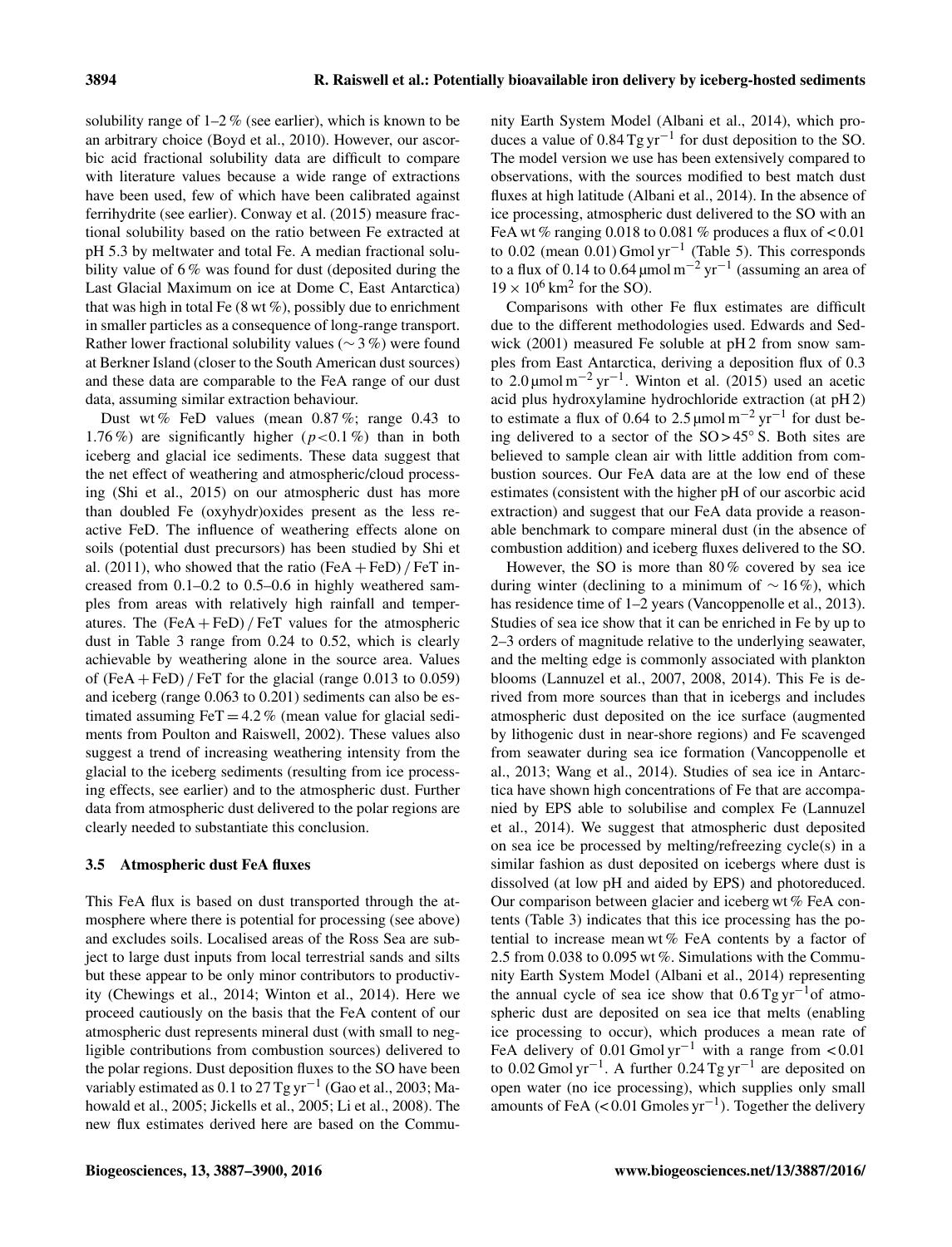Table 5. Atmospheric dust FeA fluxes.

|                                   | Arctic                  | Antarctic               | Sources/notes                                                                                                           |
|-----------------------------------|-------------------------|-------------------------|-------------------------------------------------------------------------------------------------------------------------|
| Mass flux $Tgyr^{-1}$             | 5.1                     | 0.84                    | <b>Community Earth Systems</b><br>Model (Albani et al., 2014).                                                          |
| FeA wt $%$ (no ice processing)    | $0.018 - 0.038 - 0.081$ | $0.018 - 0.038 - 0.081$ | Based on 15 dust samples<br>from the Atlantic, Mediter-<br>ranean, and Patagonia with lit-<br>tle<br>combustion inputs. |
| FeA flux Gmol $yr^{-1}$           | $0.02 - 0.03 - 0.07$    | $< 0.01 - 0.01 - 0.02$  | Combustion inputs may range<br>up to similar levels.                                                                    |
| FeA wt $\%$ (with ice processing) | $0.045 - 0.095 - 0.203$ | $0.045 - 0.095 - 0.203$ | Assuming ice processing<br>concentrations<br>increases<br>2.5<br>times.                                                 |
| FeA flux Gmol $yr^{-1}$           | $0.03 - 0.05 - 0.12$    | $< 0.01 - 0.01 - 0.03$  |                                                                                                                         |

to sea ice and open water supplies a mean of 0.01 Gmol  $yr^{-1}$ with a range from <  $0.01$  to  $0.03$  Gmol yr<sup>-1</sup> (Table 5).

New dust Fe flux estimates to the AO  $(5.1 \text{ Tg yr}^{-1})$  are also derived from the Community Earth System Model (Albani et al., 2014) as before. In the absence of ice processing, a mass flux of 5.1 Tg yr−<sup>1</sup> dust delivers a range of 0.02 to 0.07 (mean 0.03) Gmol yr<sup>-1</sup> of FeA (Table 5). Sea ice in the Arctic has a maximum extent of  $< 60\%$  with a residence time of 1–7 years (Vancoppenolle et al., 2013). That part of the dust flux that falls on sea ice  $(2.1$  Tg yr<sup>-1</sup>) may be altered by ice processing which increases the wt % FeA by a factor of 2.5 (see above) before being released by melting, as with the SO. Ice-processed dust delivery to the AO provides a mean FeA flux of 0.03 Gmol yr−<sup>1</sup> with a range of 0.02 to 0.08 Gmol yr<sup>-1</sup>. The 3.0 Tg yr<sup>-1</sup> of dust delivered to open water supply a mean FeA flux of 0.02 Gmoles yr<sup>-1</sup> (range 0.01 to 0.04 Gmol yr−<sup>1</sup> ) and the total delivery (Table 5) to the AO is the sum of both fluxes (mean  $0.05$  Gmol yr<sup>-1</sup>; range 0.03 to 0.12 Gmol  $yr^{-1}$ ).

## 4 Discussion and synthesis

The new iceberg and atmospheric dust data presented here provide a valuable insight into the iceberg and dust Fe sources to the polar oceans. They substantiate the view that iceberg sediments have the potential to be a significant source of bioavailable Fe as ferrihydrite (Table 6). We provide a context for the iceberg sediment flux data by using the global shelf flux value of Dale et al. (2015) to derive an order of magnitude estimate of shelf sources (thought to be a dominant source in the SO, see earlier). The Arctic and Antarctic shelf areas represent 11.5 and 7.3 % of the global shelf area (< 200 m depth; Jahnke, 2010). Combining these area percentages with the global shelf flux dFe value of 72 Gmol  $yr^{-1}$ 

Table 6. Summary data for the main sources of iron to the Arctic and Southern oceans.

| Source                                | FeA flux range Gmol $yr^{-1}$ |                 |  |
|---------------------------------------|-------------------------------|-----------------|--|
|                                       | Arctic Ocean                  | Southern Ocean  |  |
| Iceberg sediments<br>Atmospheric dust | $0.7 - 5.5$                   | $3.2 - 25$      |  |
| Ice processed                         | $0.03 - 0.12$                 | $< 0.01 - 0.03$ |  |
| No ice processing                     | $0.02 - 0.07$                 | $< 0.01 - 0.02$ |  |

(Dale et al., 2015) suggests shelf sources are approximately 8.3 Gmol yr−<sup>1</sup> to the AO and 5.3 Gmol yr−<sup>1</sup> to the SO. The shelf areas of the AO and SO that are able to source shelf fluxes of iron are unknown and the values suggested here may be an overestimation. Furthermore, shelf dFe (largely colloidal or nanoparticulate Fe of unknown composition) and FeA as ferrihydrite may not be of similar bioavailability. Nevertheless, the ranges of the shelf and iceberg suggest that both are comparably important sources.

Sources of variation in Tables 4 and 5 relate both to the estimates of mass fluxes as well as the Fe analytical data but improved mass flux estimates may be difficult to achieve given their temporal and spatial variability. Table 6 and Fig. 2 summarise the flux ranges. At first sight there appear to be broad similarities in the magnitude of these Fe sources to the polar oceans but we list below three limitations to the current data set.

The iceberg FeA fluxes are based on data that are derived mainly from the Arctic. Iceberg melting losses during fjord transit are poorly known and, if underestimated here, might increase differences between the AO and the SO.

The atmospheric dust sample set is small and may not be representative of dust delivered to the polar regions.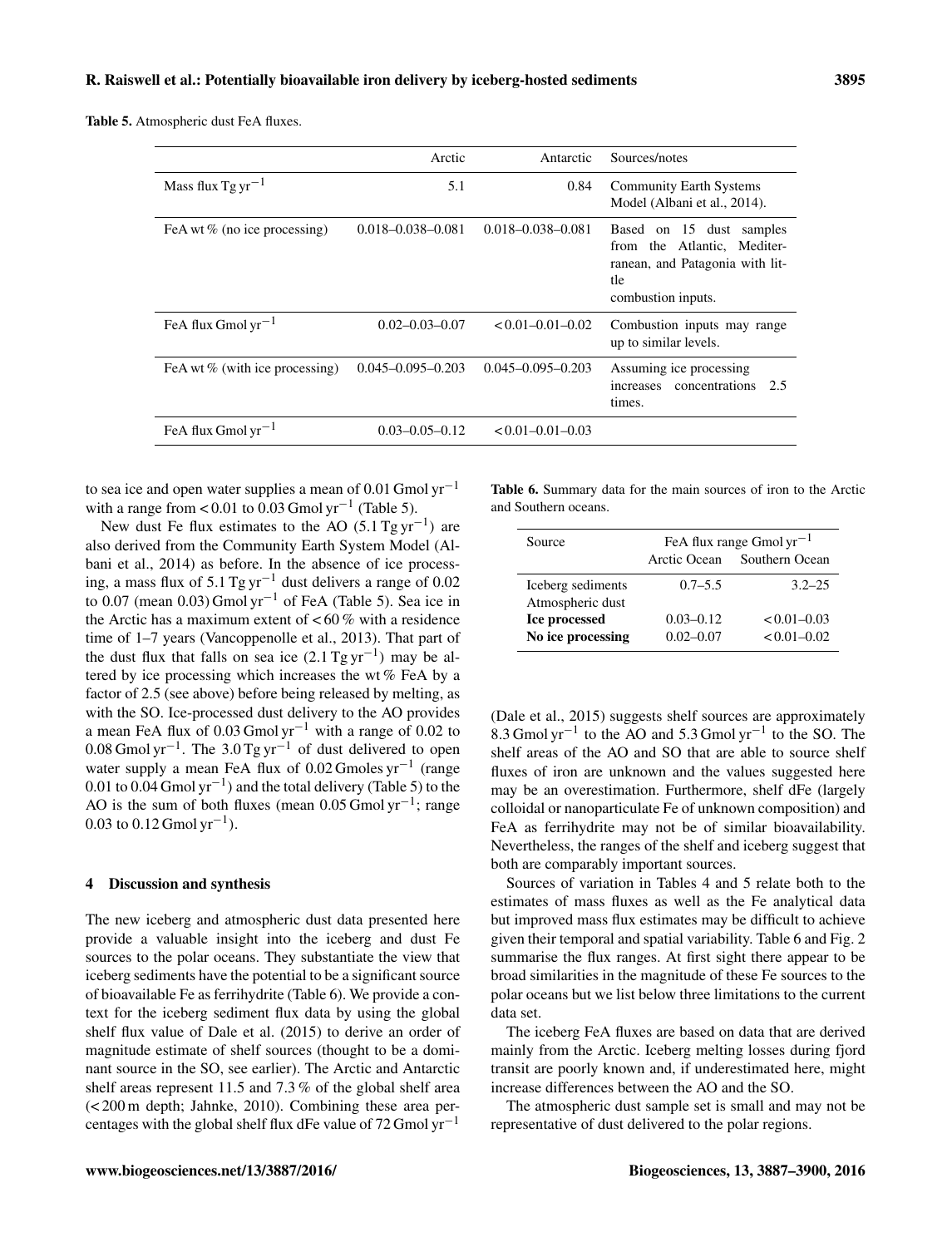

Figure 2. Ranges of FeA fluxes to the Arctic and Southern oceans. Dashed line shows rough estimates of shelf dFe based on Dale et al. (2015).

FeA is present as ferrihydrite, which is potentially bioavailable to phytoplankton although acquisition rates are unknown and may vary substantially between organisms and with local environmental factors (Shaked and Lis, 2012).

Iceberg-derived FeA is a major source of Fe to both the AO and the SO that will likely increase as iceberg delivery increases with climate warming in the polar regions (Table 6 and Fig. 2). Our measurements of iceberg FeA contents are based on a substantial data set, although Antarctic data are still poorly represented. It is clear that iceberg FeA is a major source of potentially bioavailable Fe as ferrihydrite, unless the errors associated with the estimates of iceberg sediment contents exceed an order of magnitude (Raiswell et al., 2008; Death et al., 2014; Hawkings et al., 2014). Modelling the impact of iceberg FeA delivery on surface water dFe concentrations will be complex and will require kinetic models that incorporate scavenging, complexation, dissolution, and sinking (e.g. Tagliabue and Volker, 2011; Raiswell and Canfield, 2012). FeA attached to coarse material will settle out of surface waters quickly, but FeA present mainly as finegrained material (or nanoparticles) may be held in suspension for long periods in the wake of icebergs. The basal and sidewall melt from icebergs creates complex patterns of upwelling and turbulence producing a persistent water column structure that may last for several weeks and whose influence extends for tens of kilometres and from the surface to 200–1500 m depth (Smith et al., 2013). Furthermore, giant

icebergs (> 18 km in length) have a disproportionally large areal influence (compared to smaller bergs) which may last for longer than a month (Duprat et al., 2016). The proportion of the FeA found within this area of influence will clearly have a prolonged residence time that may be a key factor in its dispersion and utilisation away from iceberg trajectories into areas where other Fe supplies are limited.

Atmospheric dust fluxes are estimated to be a minor source of FeA to both the AO and the SO, compared to iceberghosted sediment, although substantially larger to the AO (Table 6). The dust database used here is small but appears to be globally representative of mineral dust in that the range of wt % FeD contents  $(2-5\%)$  overlaps that found in other studies (e.g. Lafon et al., 2004, 2006). There are no comparable data for potential dust sources to the polar regions although Patagonia atmospheric dust (Gaiero et al., 2007) has wt % total Fe values ranging from 2.9 to 4.3 wt  $%$  (which overlaps the 3.5 wt % total Fe value commonly used as a global average). Our mineral dust flux estimates could be significantly increased by combustion sources, estimates of which are very dependent on the flux model assumptions, especially those for Fe solubility. Luo et al. (2008) show global maps of the ratio (soluble Fe from combustion)/(total soluble Fe) which ranges from 10 to 40 % in the SO ( $> 60°$  S) and 20 to 60 % in the AO ( $>60°$  N). Ito (2015) also shows that soluble Fe from dust makes up  $\sim$  50% of the total soluble Fe. Table 5 acknowledges that combustion sources could be as large as that from dust in some areas of the AO and the SO.

The important features of the new FeA and FeD dust data presented here is that they are closely tied to mineralogy, with FeA measuring the content of fresh ferrihydrite, which is the most reactive and potentially bioavailable Fe mineral. Thus these data enable direct comparison with iceberg sediment FeA delivery. Furthermore we have estimated a potential role for ice processing which appears to enhance FeA contents of dust delivered to sea ice. Mean dust FeA concentrations of  $0.095$  wt % (if ice processed) approximate to the mean concentration in icebergs  $(0.076 \text{ wt\%})$ , which indicates that the former will dominate in areas where dust mass fluxes exceed iceberg sediment delivery, assuming both types of particulates have similar residence times in the ocean. Additional atmospheric dust samples from the polar regions are needed to support these cautious conclusions and to clarify the role of combustion sources. Wet deposition is thought to be the main mechanism of deposition to the SO but fluxes are poorly known (Mahowald et al., 2011). Very high soluble Fe contents (Heimburger et al., 2013) have been found in wet deposition samples from the Kerguelen Islands (at 48◦ S, which lies outside our SO area) and a similar flux to the area > 60° S would represent a major contribution.

#### Information about the Supplement

All the data used in this manuscript are included in the Supplement.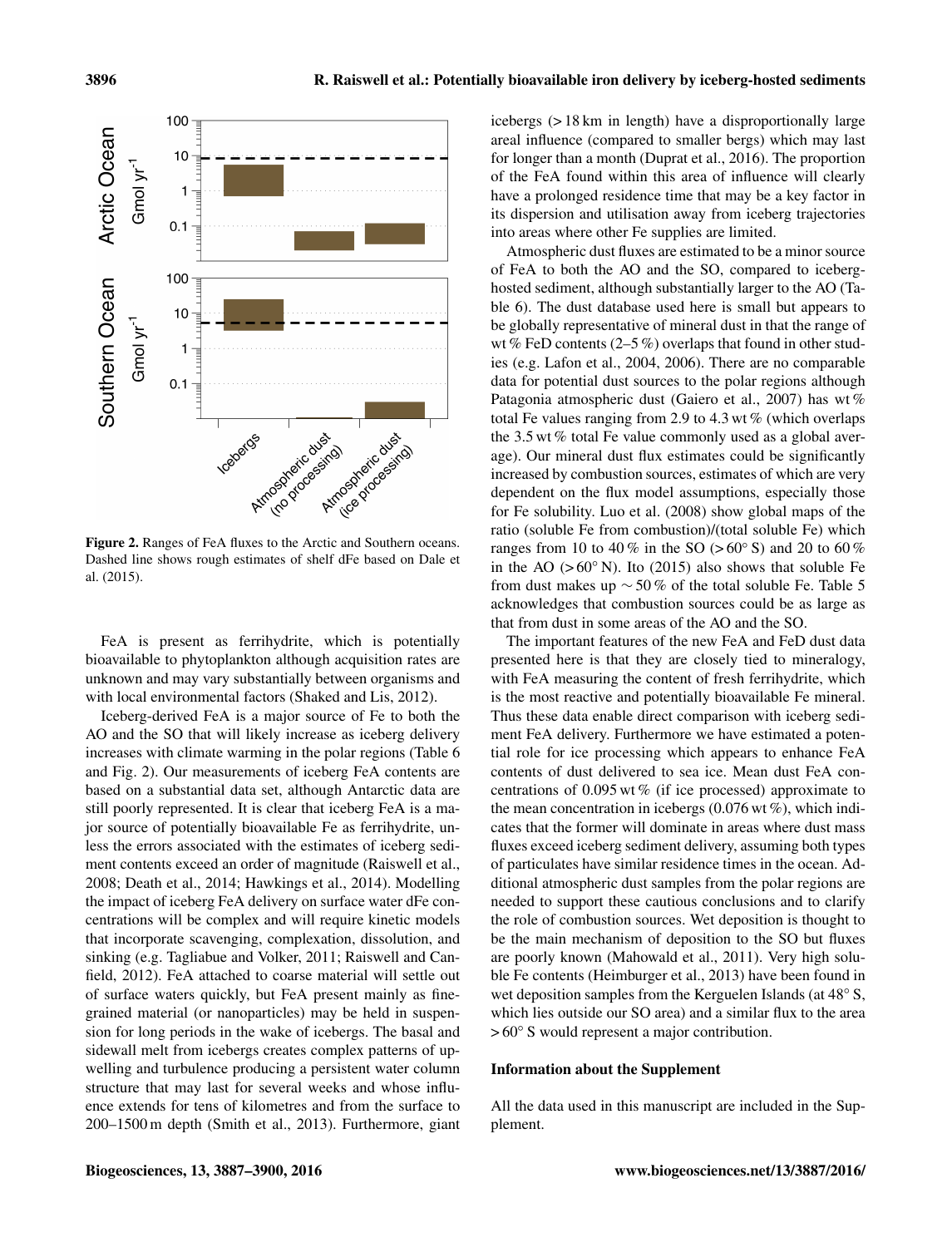The Supplement related to this article is available online at [doi:10.5194/bg-13-3887-2016-supplement.](http://dx.doi.org/10.5194/bg-13-3887-2016-supplement)

*Acknowledgements.* Robert Raiswell thanks the School of Earth and Environment for Greenland fieldwork support and Michael D. Krom acknowledges support from the Leverhulme Foundation with grant RPG-406 and LGB from the UK Natural Environment Research Council grant number NE/J008745/1. Jon R. Hawkings, Martyn Tranter, and Jemma Wadham were funded by the NERC DELVE project (NERC grant NE/I008845/1 and the associated NERC PhD studentship). The authors are grateful to Lyndsay Hilton from the Thomas Hardye School, Dorset, who provided Antarctic glacial ice samples collected during participation on a Fuchs Foundation charity expedition. The Patagonian dust samples were supplied by S. Clerici. We are grateful to Mark Hopwood for drawing our attention to iceberg losses in Greenlandic fjords.

Edited by: C. P. Slomp

#### References

- Albani, S., Mahowald, N. M., Perry, A. T., Scanza, R. A., Zender, C. S., Heavens, N. G., Maggi, V., Kok, J. F., and Otto-Bliesner, B. L.; Improved dust representation in the Community Atmosphere Model, J. Adv. Model. Earth Syst., 6, 541–570, 2014.
- Baker, A. R. and Croot, P. L.; Atmospheric and marine controls on aerosol solubility in seawater, Mar. Chem., 120, 4–13, 2010.
- Baker, A. R., Jickells, T. D., Witt, M., and Linge, K. L.; Trends in the solubility of iron, aluminium, manganese and phosphorus in aerosol collected over the Atlantic Ocean, Mar. Chem., 98, 43– 58, 2006.
- Bamber, J., van den Broeke, M., Ettema, J., Lenarts, J., and Rignot, E.; Recent large increases in freshwater fluxes from Greenland into the North Atlantic, Geophys. Res. Lett., 39, L19501, doi[:10.1029/2012GL052552,](http://dx.doi.org/10.1029/2012GL052552) 2012.
- Barbeau, K., Moffett, J. W., Caron, D. A., Croot, P. L., and Erdner, D. L., Role: of protozoan grazing in relieving iron limitation of phytoplankton, Nature, 380, 61–64, 1996.
- Berger, C. J. M., Lippiat, S. M., Lawrence, M. G., and Bruland, K. W.: Application of a chemical leach technique for estimating labile particulate aluminium, iron and manganese in the Columbia River plume and coastal waters off Oregon and Washington, J. Geophys. Res., 113, C00B01, doi[:10.1029/2007JC004703,](http://dx.doi.org/10.1029/2007JC004703) 2008.
- Boyd, P. W., Mackie, D. S., and Hunter, K. A.: Aerosol iron deposition to the surface ocean-Modes of iron supply and biological responses, Mar. Chem., 120, 128–143, 2010.
- Boyd, P. W., Arrigo, K. R., R., Stzepekand, R., and van Dijken, G. L.: Mapping phytoplankton iron utilization: insights into Southern Ocean supply mechanisms, J. Geophys. Res., 117, C06009, doi[:10.1029/2011JC007726,](http://dx.doi.org/10.1029/2011JC007726) 2012.
- Breitbarth, E., Achterberg, E. P., Ardelan, M. V., Baker, A. R., Bucciarelli, E., Chever, F., Croot, P. L., Duggen, S., Gledhill, M., Hassellöv, M., Hassler, C., Hoffmann, L. J., Hunter, K. A., Hutchins, D. A., Ingri, J., Jickells, T., Lohan, M. C., Nielsdóttir, M. C., Sarthou, G., Schoemann, V., Trapp, J. M., Turner, D.

R., and Ye, Y.: Iron biogeochemistry across marine systems – progress from the past decade, Biogeosciences, 7, 1075–1097, doi[:10.5194/bg-7-1075-2010,](http://dx.doi.org/10.5194/bg-7-1075-2010) 2010.

- Brinza, L.: Interactions of molybdenum and vanadium and iron nanoparticles, PhD, Department of Earth and Environment, University of Leeds, 2010.
- Chen, Y. and Siefert, R. L.: Determination of different types of labile atmospheric iron over remote oceans, J. Geophys. Res., 108, D244774, doi[:10.29/2003JD003515,](http://dx.doi.org/10.29/2003JD003515) 2003.
- Chewings, J. M., Atkins, C. B. Dunbar, G. B., and Golledge, N. R.: Aeolian sediment transport and deposition in a modern highlatitude glacial marine environment, Sedimentology, 61, 1535– 1557, 2014.
- Conway, T. M. and John, S. G.: Quantification of dissolved iron sources to the North Atlantic, Nature, 511, 212–215, 2014.
- Conway, T. M., Wolf, E. W., Rothlisberger, R., Mulvaney, R., and Elderfield, H. E.: Constraints on soluble aerosol iron flux to the southern Ocean during the Last Glacial Maximum, Nat. Commun., 6, 7850, doi[:10.1038/ncomms8850,](http://dx.doi.org/10.1038/ncomms8850) 2015.
- Dale, A. W., Nickelsen, L., Scholz, F., Hensen, C., Oschlies, A., and Wallman, K.: A revised global estimate of dissolved iron fluxes from marine sediments, Global Biogeochem. Cy., 29, 691–707, doi[:10.1002/2014GB005017,](http://dx.doi.org/10.1002/2014GB005017) 2015.
- Death, R., Wadham, J. L., Monteiro, F., Le Brocq, A. M., Tranter, M., Ridgwell, A., Dutkiewicz, S., and Raiswell, R.: Antarctic ice sheet fertilises the Southern Ocean, Biogeosciences, 11, 2635– 2643, doi[:10.5194/bg-11-2635-2014,](http://dx.doi.org/10.5194/bg-11-2635-2014) 2014.
- Depoorter, M. A., Bamber, G. L., Griggs, J. A., Lenaerts, T. M., Ligtenberg, S. R. M., van den Broeke, M. R., and Moholdt, G.: Calving fluxes and basal melt rates of Antarctic ice shelves, Nature, 502, 89–92, 2013.
- Diemand, D.: Icebergs, Encyclopaedia of Ocean Sciences, edited by: Steale, J. H., Turekian, K. K., and Thorpe, S. A., Academic Press, 181–190, 2008.
- Dowdeswell, J. A. and Dowdeswell, E. K.; Debris in icebergs and rates of glaci-marine sedimentation-observations from Spitzbergen and a simple model, J. Geol., 97, 221–231, 1989.
- Duprat, L. P. A. M., Bigg, G. R., and Wilton, D. J.: Giant icebergs significantly enhance the marine productivity of the Southern Ocean, Nat. Geosci, 9, 219–221, 2016.
- Dyurgerov, M., Bring, A., and Destouni, G.: Integrated assessment of changes in freshwater inflow to the Arctic Ocean, J. Geophys. Res., 115, D12116 doi[:10.1029/2009JD013060,](http://dx.doi.org/10.1029/2009JD013060) 2010.
- Edwards, R. and Sedwick, P.: Iron in East Antarctic snow: Implications for atmospheric iron deposition and algal production in Antarctic waters, Geophys. Res. Lett., 28, 3907–3910, 2001.
- Enderlin, E. M., Howat, I. M., Jeong, S., Noh, M.-J., van Angelen, J. H., and van den Broeke, M. R.: An improved mass budget for the Greenland ice sheet, Geophys. Res. Lett., 41, 866–872, 2014.
- Gaiero, D. M., Brunet, F., Probst, J.-L., and Depetris, P. J.: A uniform isotopic and chemical signature of dust exported from Patagonia: Rock sources and occurrence in southern environments, Chem. Geol., 238, 107–129, 2007.
- Gao, Y., Fan, S.-M., and Sarmiento, J. L.: Atmospheric iron input to the ocean through precipitation scavenging: A modeling perspective and its implication for natural iron fertilization in the ocean, J. Geophys. Res., 108, D74221, doi[:1029/2002JD002420,](http://dx.doi.org/1029/2002JD002420) 2003.
- Hassler, C. S., Alasonati, E., Mancuso Nichols, C. A., and Slaveykova, V. I.: Exopolysaccharides produced by bacteria iso-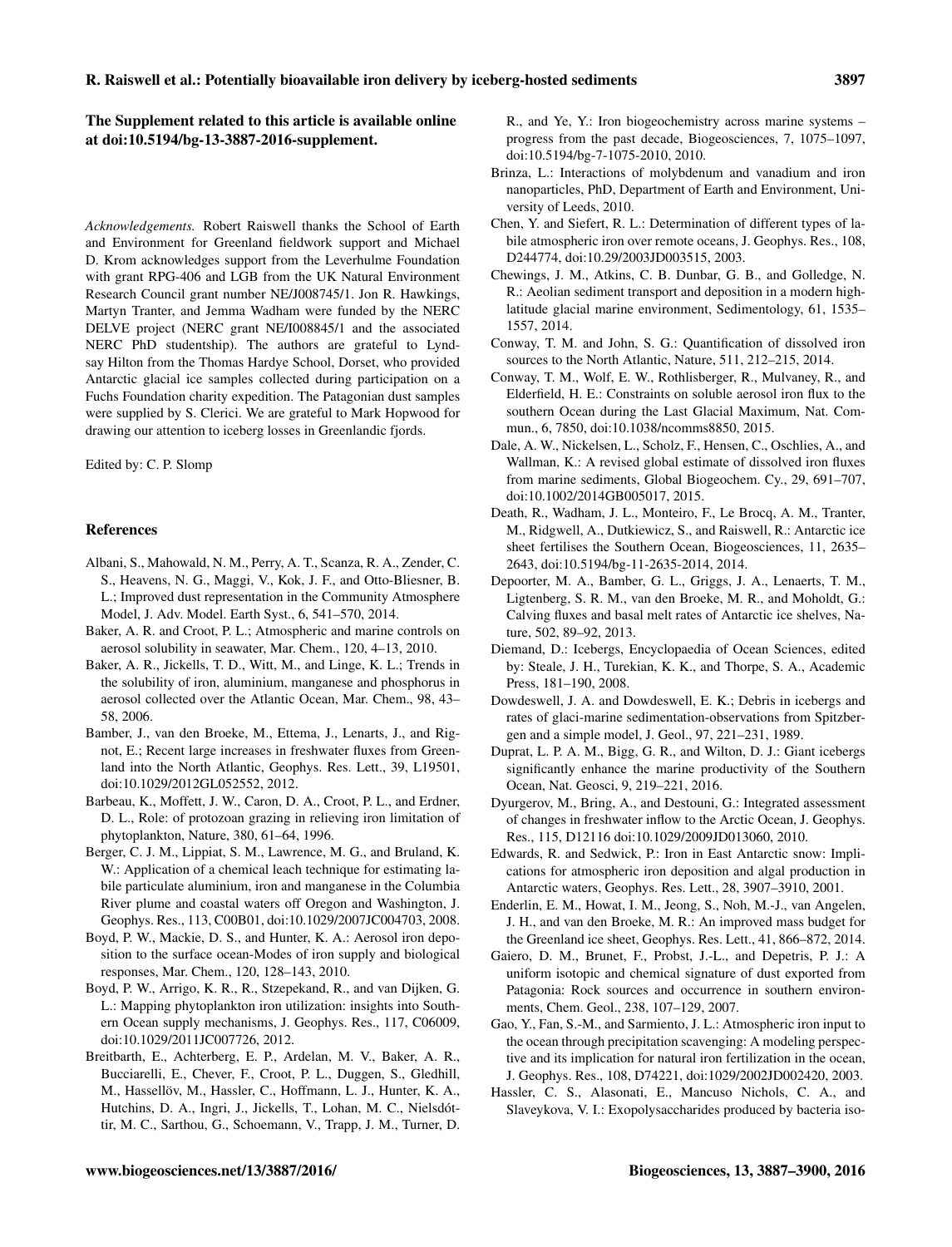lated from pelagic southern Ocean-Role in Fe binding, chemical reactivity and bioavailability, Mar. Chem., 123, 88–98, 2011.

- Hassler, C. S., Norman, L., Mancuso Nichols, C. A., Clementson, L. A., Robinson, C., Schoemann,V., Watson, R. J., and Doblin, M. A.: Iron associated with exopolymeric substances is highly bioavailable to oceanic phytoplankton, Mar. Chem., 173, 136– 147, 2015.
- Hawkings, J. R., Wadham, J. L., M. Tranter, M., Raiswell, R., Benning, L. G., Statham, P. J., Tedstone, A., Nienow, P., Lee, K., and J. Telling, J.: Ice sheets as a significant source of highly reactive nanoparticulate iron to the oceans, Nat. Commun., 5, 3929, doi[:10.1038/ncomms4929,](http://dx.doi.org/10.1038/ncomms4929) 2014.
- Heimburger, A., Losno, R., and Triquet, S.: Solubility of iron and other trace elements in rainwater collected on the Kerguelen Islands (South Indian Ocean), Biogeosciences, 10, 6617–6628, doi[:10.5194/bg-10-6617-2013,](http://dx.doi.org/10.5194/bg-10-6617-2013) 2013.
- Hiemstra, T.: Surface and mineral structure of ferrihydrite, Geochim. Cosmochim. Ac., 105, 316–325, 2013.
- Hopwood, M. J., Statham, P. J., Tranter, M., and Wadham, J. L.: Glacial flours as a potential source of Fe(II) and Fe(III) to polar waters, Biogeochemistry, 118, 443–452, doi[:10.1007/s10533-](http://dx.doi.org/10.1007/s10533-013-9945-y) [013-9945-y,](http://dx.doi.org/10.1007/s10533-013-9945-y) 2014.
- Hopwood, M. J., Bacon, S., Arendt, K., Connelly, D. P., and Statham, P. J.: Glacial meltwater from Greenland is not likely to be an important source of Fe to the North Atlantic, Biogeochemistry, 124, 1–11, 2015.
- Hopwood, M. J., Connelly, D. P., Arendt, K. E., Jull-Petersen, T., Stinchcombe, M., Meire, L., Esposito, M., and Krishna, R.: Seasonal changes in Fe along a glaciated fjord Greenlandic fjord, Front. Earth Sci., 4, 15, doi[:10.3389/feart.2016.00015,](http://dx.doi.org/10.3389/feart.2016.00015) 2016.
- Hyacinthe, C. and Van Cappellen, P.: An authigenic iron phosphate phase in estuarine sediments: composition, formation and chemical reactivity, Mar. Chem., 91, 227–251, 2004.
- IPCC: Long-term Climate Change: Projections, Commitments and Irreversibility, 5th Assessment Report, Chapter 12, 2013.
- Ito, A.: Atmospheric processing of combustion aerosols as a source of bioavailable iron, Environ. Sci. Tech. Lett., 2, 70–75, 2015.
- Jahnke, R. A.: Global synthesis, in: Carbon and Nutrient Fluxes in Continental Margins, Global Change-The IGBP Series, edited by: Liu K.-K., Atkinson, L. Quinones, R., and Talaue-McManus, L., Chap. 16, Springer-Verlag, Berlin, 2010.
- Jeong, D., Kim, K., and Choi, W.: Accelerated dissolution of iron oxides in ice, Atmos. Chem. Phys., 12, 11125–11133, doi[:10.5194/acp-12-11125-2012,](http://dx.doi.org/10.5194/acp-12-11125-2012) 2012.
- Jeong, D., Kim, K., Min, D. W., and Choi, W.: Freezing-enhanced dissolution of iron oxides, Effects of inorganic acid anions, Env. Sci. Tech., 40, 12816–12822, 2015.
- Jickells, T. D. and Spokes, L. J.: Atmospheric inputs to the ocean, in: The Biogeochemistry of Iron in Seawater, edited by: Turner, D. R. and Hunter, K. A., Wiley, New York, 123–251, 2001.
- Jickells, T. D., An, Z. S., Anderson, K. K., Baker, A. R., Bergametti, G., Brooks, N., Cao, J. J., Boyd, P. W., Duce, R. A., Hunter, K. A., Kawaahata, H., Kubilay, N., LaRoche, J., J., Liss, P. S., Mahowald, N., Prospero, J. M., Ridgewell, A., Tegen, I., and Torres, R.: Global iron connections between desert dust, ocean biogeochemistry, and climate, Science, 308, 67–73, 2005.
- Kim, K., Choi, W., Hoffmann, M. R., Yoon, H. I., and Park, B. K.: Photoreductive dissolution of iron oxides trapped in ice and

its environmental implications, Env. Sci., Tech., 44, 4142–4148, 2010.

- Kostka, J. E. and Luther III, G. W.: Partitioning and speciation of solid phase iron in saltmarsh sediments, Geochim. Cosmochim. Ac., 58, 1701–1710, 1994.
- Kuma, K. and Matsunaga, K.: Availability of colloidal ferric oxides to coastal marine phytoplankton, Mar. Biol., 122, 1–11, 1995.
- Lafon, S., Rajot, J.-L., Alfaro, S. C., and Gaudichet, S.: Quantification of iron oxides in desert aerosol, Atmos. Env., 38, 1211–1218, 2004.
- Lafon, S., Sokolik, I. N., Rajot, J.-L., Caquineau, S., and Gaudichet, S.: Characterization of iron oxides in mineral dust aerosols; implications for light absorption, J. Geophys. Res., 111, D21207, doi[:10.1029/2005/JD007016,](http://dx.doi.org/10.1029/2005/JD007016) 2006.
- Lancelot, C., de Montety, A., Goosse, H., Becquevort, S., Schoemann, V., Pasquer, B., and Vancoppenolle, M.: Spatial distribution of the iron supply to phytoplankton in the Southern Ocean: a model study, Biogeosciences, 6, 2861–2878, doi[:10.5194/bg-6-](http://dx.doi.org/10.5194/bg-6-2861-2009) [2861-2009,](http://dx.doi.org/10.5194/bg-6-2861-2009) 2009.
- Lannuzel, D., Schoemann, V., de Jong, J., Tison, J.-L., and Chou, L.: Distribution and biogeochemical behavior of iron in the East Antarctic sea ice, Mar. Chem., 106, 18–32, 2007.
- Lannuzel, D., Schoemann, V., de Jong, J., Chou, L., Delille, B., Becquevort, S., and Tison, J.-L.: Iron study in during a time series in the western Weddell Sea pack ice, Mar. Chem., 108, 85–95, 2008.
- Lannuzel, D., van der Merwe, P. C., Townsend, A. T., and Bowie, A. R.: Size fractionation of iron, manganese and aluminium in Antarctic fast ice reveals a lithogenic origin and low iron solubility, Mar. Chem., 161, 47–56, 2014.
- Li, F., Ginoux, P., and Ramaswamy, V.: Distribution, transport, and deposition of mineral dust in the Southern Ocean and Antarctica: contribution of major sources, J. Geophys. Res., 113, D10207, doi[:10.1029/2007JD009190,](http://dx.doi.org/10.1029/2007JD009190) 2008.
- Lin, H. and Twining, B. S.: Chemical speciation of iron in Antarctic waters surrounding free-drifting icebergs, Mar. Chem., 128/129, 81–91, 2012.
- Luo, C., Mahowald, N., Bond, T., Chuang, P. Y., Artaxo, P., Siefert, R., Chen, Y., and Schauer, J.: Combustion iron distribution and deposition, Global Biogeochem.Cy., 22, GB1012, doi[:10.1029/2007GB002964,](http://dx.doi.org/10.1029/2007GB002964) 2008.
- Lutz, A. M., Arieso, S. E., Villar, J., and Benning, L. G.: Variation in algal communities cause darkening of a Greenland glacier, F.E.M.S., Microbial Ecol., 89, 402–414, 2014.
- Mackenzie, F. T. and Andersson, A. J.: The marine carbon cycle and ocean acidification during Phanerozoic time, Geochem. Perspect., 2, 1–227, 2013.
- Mahowald, N., Baker, A., Bergametti, G., Brooks, N., Duce, R., Jickells, T. D., Kubilay, N., Prospero, J., and Tegen, I.: The atmospheric global dust cycle and iron inputs into the ocean, J. Geophys. Res., 111, D05303, doi[:10.1029/2005JD006459,](http://dx.doi.org/10.1029/2005JD006459) 2005.
- Mahowald, N., Albani, S., Engelstaeder, S., Winckler, G., and Goman, M.: Model insight into glacial-interglacial dust records, Quat. Sci. Rev., 30, 832–854, 2011.
- Meguro, H., Toba, Y., Murakami, H., and Kimura, N.: Simultaneous remote sensing of chlorophyll, sea ice and sea surface temperature in the Antarctic waters with special reference to the primary production from ice algae, Adv. Space Res., 33, 116–1172, 2004.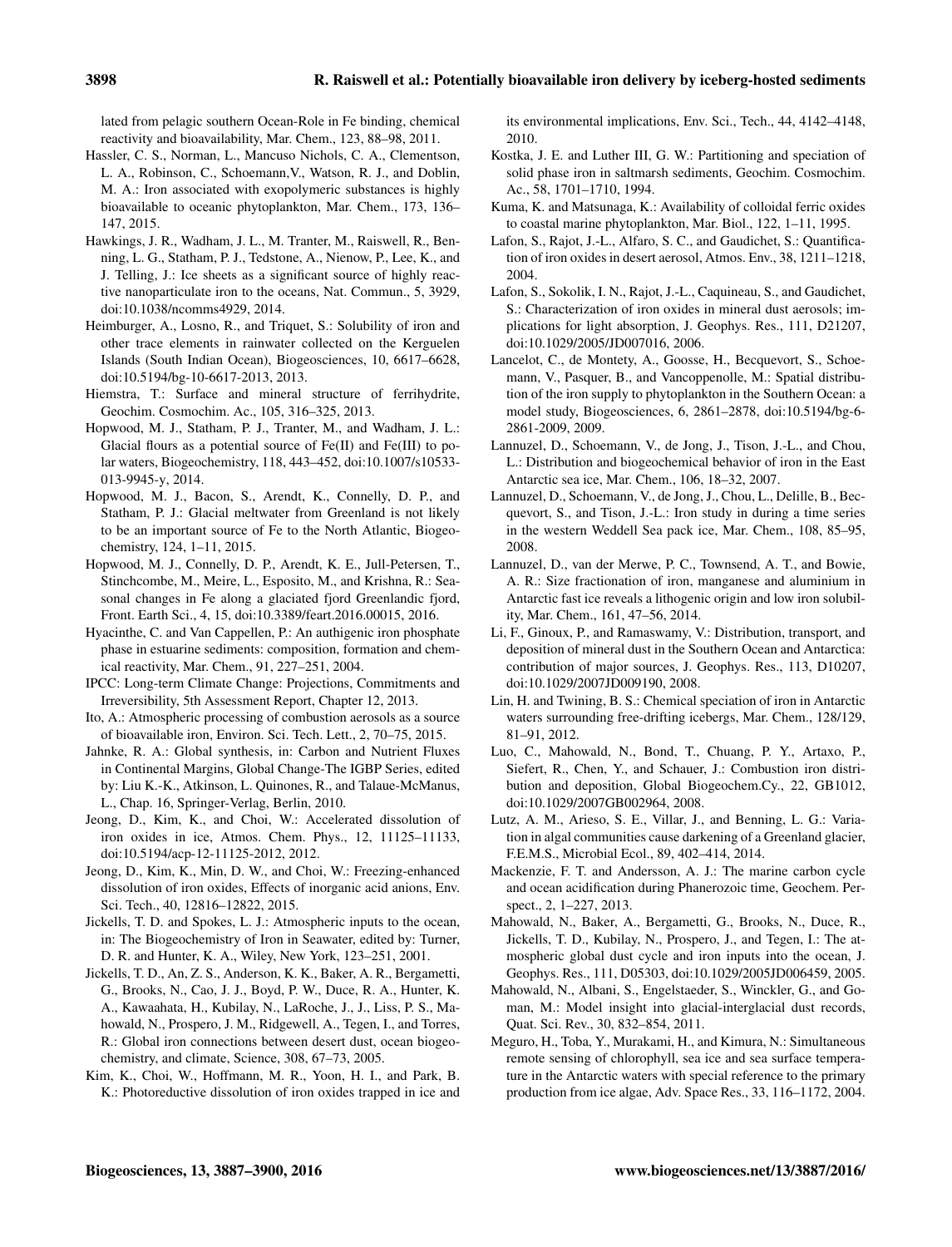## R. Raiswell et al.: Potentially bioavailable iron delivery by iceberg-hosted sediments 3899

- Moore, C. M., Mills, M. M., Arrigo, K. R., Berman-Frank, I., Boyd, P. W., Galbraith, E. D., Geidler, R. J., Guieu, C., Jaccard, S. L., Jickells, T. D., La Roche, J., Lenton, T. M., Mahowald, N. M., Marnon, E., Marinov, I., Moore, J. K., Nakatsuka, T., Oschlies, A., Saito, M. A., Thingstad, T. F., Tsuda, A., and Ulloa, O.: Processes and patterns of oceanic nutrient limitation, Nat. Geosci., 6, 701–710, 2013.
- Moore, J. K., Abbott, M. R., and Richman, J. G.: Location and dynamics of the Antarctic Polar Front from satellite sea surface temperature data, J. Geophys. Res., 104, 3059–3073, 1999.
- Nielsdottir, M. C., Moore, C. M., Sanders, R., Hinz, D. J., and Achterberg, E. P.: Iron limitation of the postbloom phytoplankton communities in the Iceland Basin, Global Biogeochem. Cy., 23, GB3001, doi[:10.1029/2008GB003410,](http://dx.doi.org/10.1029/2008GB003410) 2009.
- Nodwell, L. M. and Price, N. M.: Direct use of inorganic colloidal iron by marine thixotrophic phytoplankton, Limnol. Oceanogr., 46, 765–777, 2001.
- Pabi, S., van Dijken, G. L., and Arrigo, K. R.: Primary production in the Arctic Ocean, J. Geophys. Res., 113, C08005, doi.org/10.1029/2007JC004578, 2008.
- Popova, E. E., Yool, A., Coward, A. C., Aksenov, Y. K., Alderson, S. G., de Cuevas, B. A., and Anderson, T. R.: Control of primary production in the Arctic by nutrients and light: insights from a high resolution ocean general circulation model, Biogeosciences, 7, 3569–3591, doi[:10.5194/bg-7-3569-2010,](http://dx.doi.org/10.5194/bg-7-3569-2010) 2010.
- Poulton, S. W. and Canfield, D. E.: Development of a sequential extraction procedure for iron: implications for iron partitioning in continentally-derived particulates, Chem. Geol., 214, 209–221, 2005.
- Poulton S. W. and Raiswell, R.: The low-temperature geochemical cycle of iron: from continental fluxes to marine sediment deposition, Amer. J. Sci., 302, 774–805, 2002.
- Pritchard, H. D., Ligtenberg, S. R. M., Fricker, H. A., Vaughan, D. G., van den Broeke, M. R., and L. Padman, L.: Antarctic icesheet loss driven by basal melting, Nature, 484, 502–505, 2012.
- Raiswell, R.: Iceberg-hosted nanoparticulate Fe in the Southern Ocean: Mineralogy, origin, dissolution kinetics and source of bioavailable Fe, Deep-Sea Res. Pt. II, 58, 1364–1375, 2011.
- Raiswell, R. and Canfield, D. E.: The iron biogeochemical cycle past and present, Geochem. Perspect., 1, 1–220, 2012.
- Raiswell, R., Canfield, D. E., and Berner, R. A.: A comparison of iron extraction methods for the determination of degree of pyritization and recognition of iron-limited pyrite formation, Chem. Geol., 111, 101–111, 1994.
- Raiswell R., Tranter, M., Benning, L. G., Siegert, M., Death, R., Huybrechts, R. P., and Payne, T.: Contributions from glacially derived sediment to the global iron oxyhydroxide cycle: implications for iron delivery to the oceans, Geochim. Cosmochim. Ac., 70, 2765–2780, 2006.
- Raiswell, R., Benning, L. G., Tranter, M., and Tulaczyk, S.: Bioavailable iron in the Southern Ocean: The significance of the iceberg conveyor belt, Geochem. Trans., 9, 7, doi[:10.1186/1467-](http://dx.doi.org/10.1186/1467-4866-9-7) [4866-9-7,](http://dx.doi.org/10.1186/1467-4866-9-7) 2008.
- Raiswell, R., Vu, H. P., Brinza, L., and Benning, L. G.: The determination of Fe in ferrihydrite by ascorbic acid extraction: methodology, dissolution kinetics and loss of solubility with age and de-watering, Chem. Geol., 278, 70–79, 2010.
- Reyes, I. and Torrent, J.: Citrate-ascorbate as a highly selective extractant for poorly crystalline iron oxides, Soil Sci. Soc. Amer. J., 61, 1647–1654, 1997.
- Rich, H. W. and Morel, F. M. M.: Availability of well-defined iron colloids to the marine diatom *Thalassiosiraweissflogii*, Limnol. Oceanogr., 35, 652–662, 1990.
- Rignot, E., Velicogna, I., van den Broeke, M. R., Monoghan, A., and Lenaerts, J.: Acceleration of the contribution of the Greenland and Antarctic ice sheets to sea level rise, Geophys. Res. Lett., 38, L05503, doi[:10.1029/2011GL046583,](http://dx.doi.org/10.1029/2011GL046583) 2011.
- Schulz, M., Prospero, J. M., Baker, A. R., Dentener, F., Ickes,L., Liss, P. S., Mahowald, N., Nickovic, S., Garcia-Pando, C. P., Rodriguez, S., Sarin, M., Tegen, I., and Duce, R. A.: Atmospheric transport and deposition of mineral dust to the ocean: Implications for research needs, Env. Sci. Tech., 46, 10390–10404, 2012.
- Schwertmann, U., Stanjek, H., and Becher, H.-H.: Long term in vitriol transformation of 2-line ferrihydrite to goethite/hematite at 4, 10, 15 and 25 ◦C, Clay Miner., 39, 433–438, 2004.
- Sedwick, P. N., Sholkovitz, E. R., and Church, T. M.: Impact of anthropogenic combustion emissions on the fractional solubility of aerosol iron: Evidence from the Sargasso Sea, Geochem. Geophys. Geosys., 8, 10, doi[:10.1029/2007GC001586,](http://dx.doi.org/10.1029/2007GC001586) 2007.
- Shaked, Y. and Lis, H.: Disassembling iron availability to phytoplankton, Front. Microbiol., 123, 1–26, 2012.
- Shaw, T. J., Raiswell, R., Hexel, C. R., Vu, H. P., Moore, W. S., Dudgeon, R., and Smith, K. L.: Input, composition and potential impact of terrigenous material from free-drifting icebergs in the Weddell Sea, Deep-Sea Res. Pt. II, 58, 1376–1383, 2011.
- Shi, Z., Krom, M. D., Bonneville, S., Baker, A. R., Jickells, T. D., and Benning, L. G.: Formation of iron nanoparticles and increase in iron reactivity in mineral dust during simulated cloud processing, Env. Sci. Tech., 43, 6592–6596, 2009.
- Shi, Z., Krom, M. D., Bonneville, S., Baker, A. R., Bristow, C., Mann, G., Carslaw, K., McQuaid, J. B., Jickells, T., and Benning, L. G.: Influence of chemical weathering and aging of iron oxides on the potential iron solubility of Saharan dust during simulated atmospheric processing, Global Biogeochem. Cy., 25, GB2010, doi[:10.1029/2010GB003837,](http://dx.doi.org/10.1029/2010GB003837) 2011.
- Shi, Z., Krom, M. D., Jickells, T. D., Bonneville, S., Carslaw, K. S., Mihalpoulos, N., Baker, A. R., and Benning, L. G.: Impacts on iron solubility in the mineral dust by processes in the source region and the atmosphere: A review, Aeolian. Res., 5, 21–42, 2012.
- Shi, Z., Krom, M. D., Bonneville, S., and Benning, L. G.: Atmospheric processing outside clouds increases soluble iron in mineral dust, Env. Sci. Tech., 49, 1472–1477, 2015.
- Silva, T. A. M., Bigg, G. R., and Nicholls, K. W.: Contribution of giant icebergs to the Southern Ocean freshwater flux, J. Geophys. Res., 111, C03004, doi[:10.29/2004JC002843,](http://dx.doi.org/10.29/2004JC002843) 2006.
- Smith, K. L., Robison, B. H., Helly, J. J., Kaufmann, R. S., Ruhl, H. A., Shaw, T. J., Twining, B. S., and Vernat, M.: Free-drifting icebergs: Hot spots of chemical and biological enrichment in the Weddell Sea, Science, 317, 478–483, 2007.
- Smith, K. L., Sherman, A. D., Shaw, T. J., and Springall, J.: Icebergs as unique Lagrangrian ecosystems in polar seas, Ann. Rev. Mar. Sci., 5, 269–287, 2013.
- Stookey, L. L.: Ferrozine- A new spectrophotometric reagent for iron, Anal. Chem., 42, 779-781, 1970.